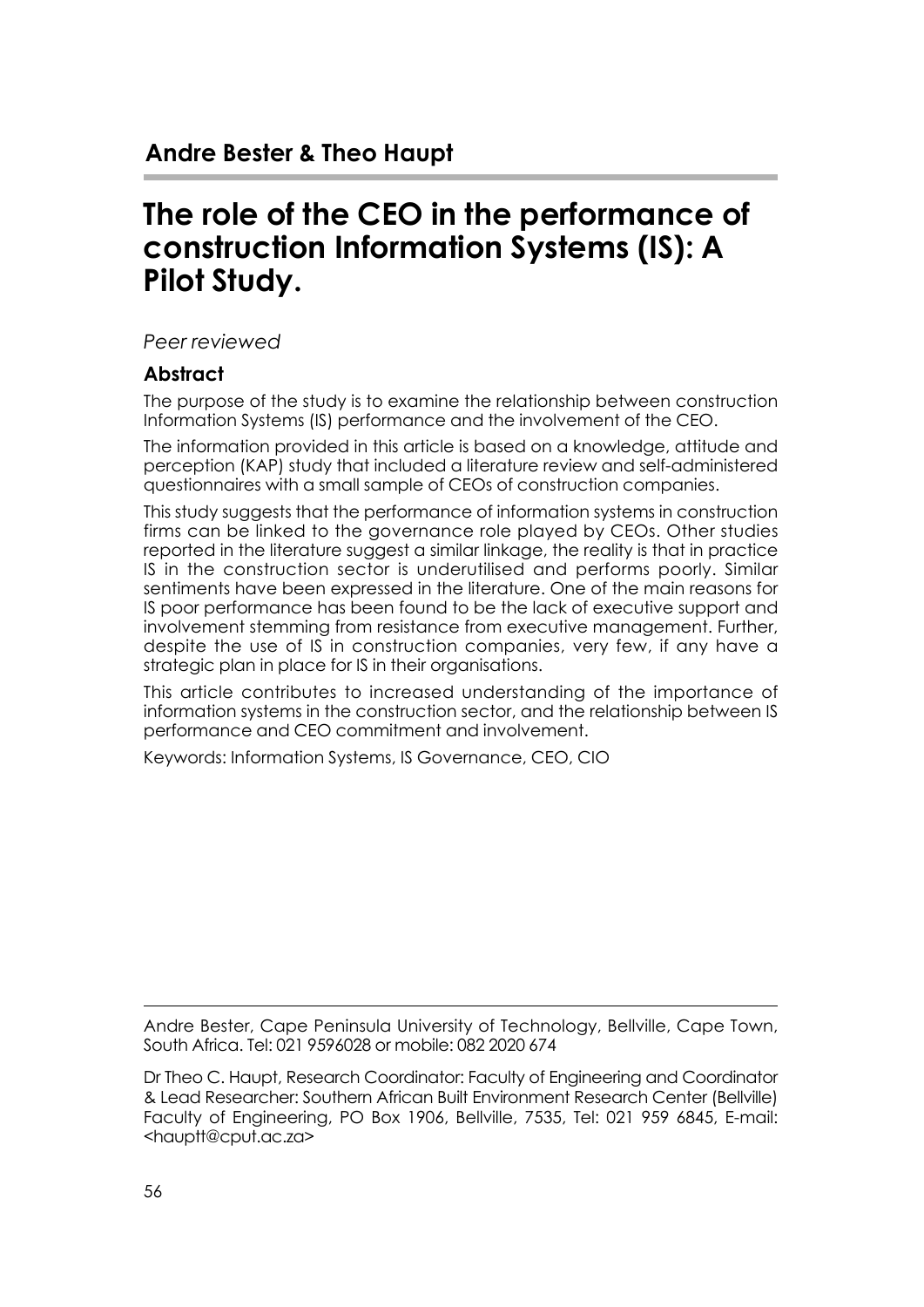#### **Abstrak**

Die doel van die artikel is om the verhouding tussen konstruksie Inligtingstelsels (IS) en die betrokkenheid van die uitvoerende bestuurder van 'n maatskappy te ondersoek.

Die inligting in hierdie artikel is baseer op 'n kennis, houding en perseptuele studie wat onder andere 'n literatuurstudie en selfsaamgestelde vraelyste (versprei onder 'n klein groepie uitvoerende bestuurders van konstruksie maatskappye) insluit.

Die studie het bevind dat die werksaamhede van inligtingstelses in konstruksiemaatskappye direk verbind kan word aan die rol wat uitvoerende bestuurders van hierdie maatskappye speel. Inligtingsbronne bestudeer vir hierdie studie het dieselfde bevind. Die realiteit is dat inligtingstelsels in praktyk onderbenut en swak gebruik word. Een hoofrede hiervoor is dat bestuurders van maatskappye nie die gebruik van (IS) ondersteun nie. Min bestuurders het 'n strategiese plan in plek vir die gebruik van (IS) in konstruksiemaatskappye.

Hierdie artikel poog om die begrip vir die belangrikheid van inligtingstelsels in die konstruksiesektor en die verhouding tussen IS werksaamhede en uitvoerende bestuurders' se toegewydheid en betrokkeheid te verbeter.

Sleutelwoorde: Inligtingstelsels, IS bestuur, Uitvoerende bestuurders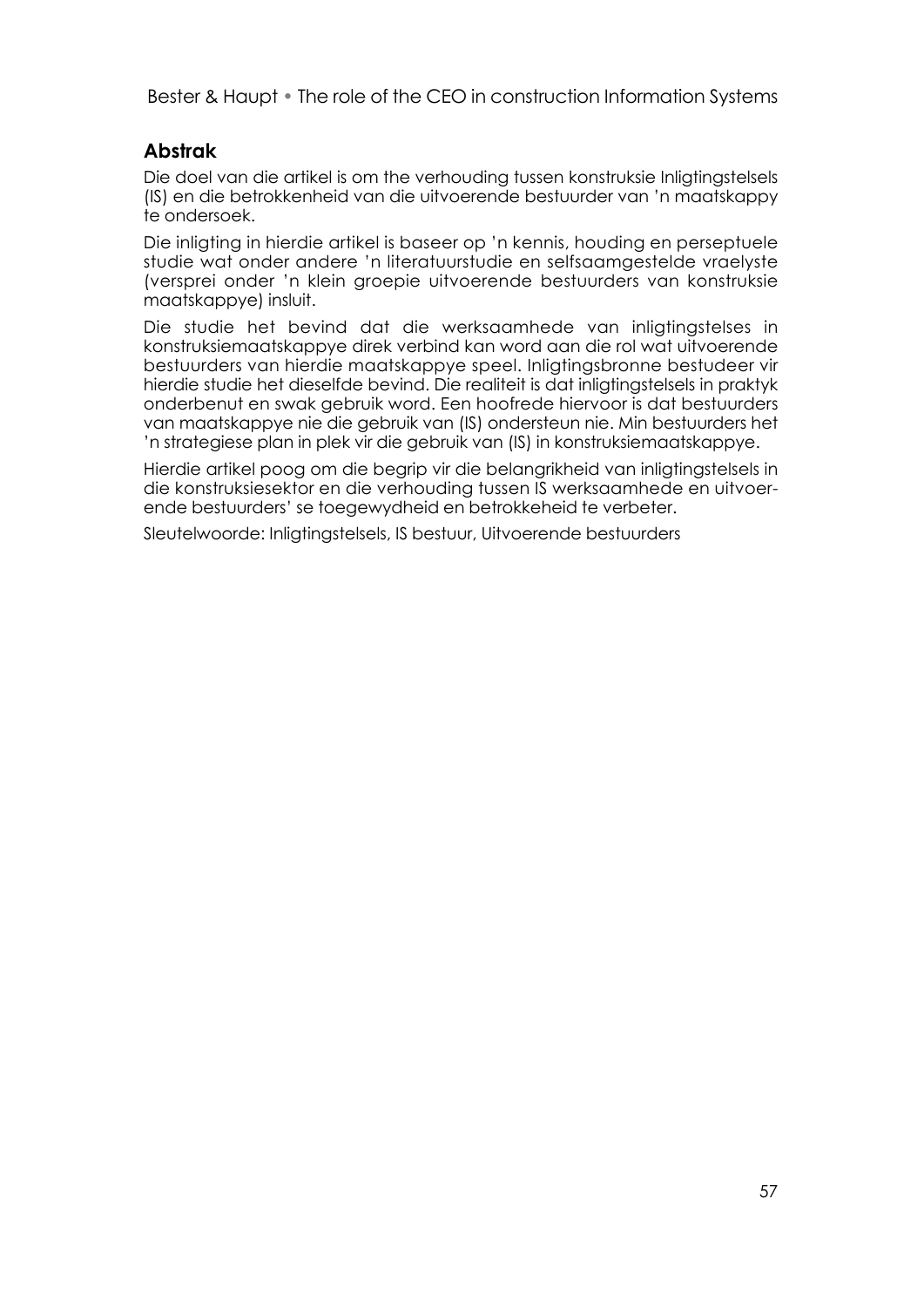#### **1. Introduction**

*We [construction sector] will have to apply sophisticated technology in doing our work and to understand what our client industries need ... To develop engineering packages and give our clients a total service, that is the key ... Be flexible, stay at the leading edge. For those who adapt to meet the changes the future is bright Cordel Hull, Executive Vice President of Bechtel (Betts, 1999: 7)*

Construction is an increasingly dynamic sector that needs to<br>think differently about how it does business given the highly<br>competitive and changing environment in which it operates. think differently about how it does business given the highly competitive and changing environment in which it operates. This dynamic environment is increasingly influenced by economic, technological and social factors (Betts, 1999). However, the construction sector is reputedly lethargic to adopt innovation and, in particular, new technology. Arguably it has not readily embraced Information Technology (IT) given its reluctance to recognise the many potential efficiencies and competitive advantages afforded by this technology, specifically the impact of Information Systems (IS) on organisations.

Information is becoming a key competitive resource that is critical to business performance (Betts,1999; Moody & Walsh, 1999). The successful completion of construction projects depends on the accuracy, effectiveness and timing of the exchange of information between the project team members, a function easily managed with an information system (Rono & Arif, 2004). The Construction Industry Development Board (CIDB) in South Africa reported that only half of all construction projects had been completed on time, and within budget (CIDB, 2004). Arguably, there is still a fear in the construction sector that investment in IS is risky with the possibility of backing the wrong technology or standards, and constantly having to keep the IS investment up to date (Betts, 1999). Furthermore, past failure to deliver the benefits promised by IS coupled with ongoing difficulty in quantifying the return on investment has possibly also contributed to the reluctance within the construction sector to invest in IS. It is likely that the way IS is allowed to be managed presents as a major problem, and therefore, it needs attention and improvement (Stewart, 2002). Most companies manage IS through a decentralised structure, with IS typically used by IS specialists for discrete applications that are only used by staff at technical levels (Betts, 1999). Strategic IS implementation is important in the context of issues, such as organisational structure, management style and human resource policy. Chief Information Officers (CIOs) in construction companies typically do not participate in the formulation of business strategy (Betts, 1999).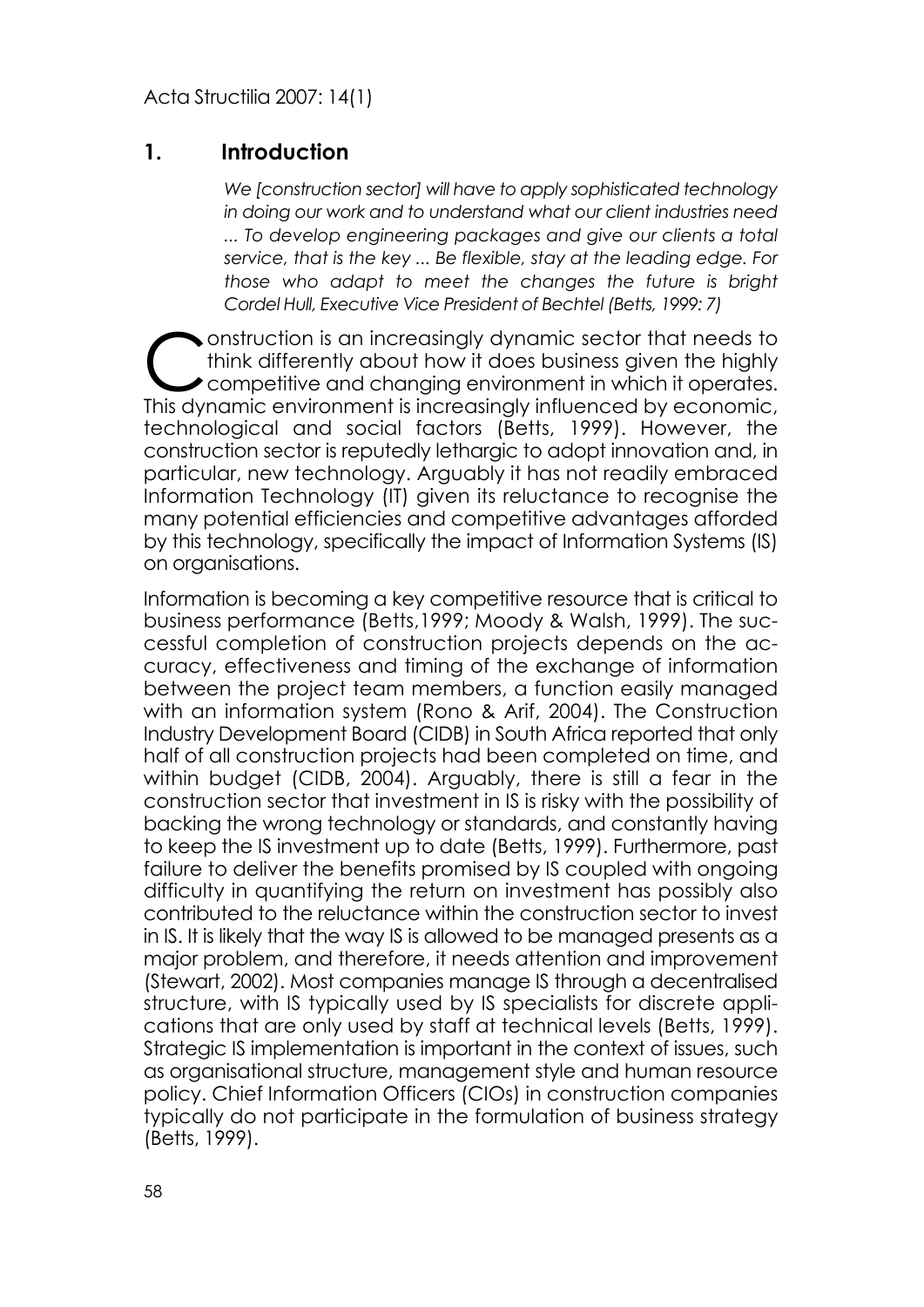Many construction organisations appear to approach the management of IS in an unstructured or *ad hoc* manner (Stewart, 2002). The uneasy relationship between executive construction management and IS emanates from a perception by management that IS historically fails to deliver the expected benefits (Betts, 1999). Because of their lack of system knowledge and understanding, executive management is reluctant to support IS (Tucker & Mohamed, 1996). The factors that inhibit the adoption of IS in construction include:

- Resistance from [executive] management;
- Tight profit margins;
- Lack of IS/IT awareness;
- Lack of employee education and training;
- Degree of required organisational change; and
- A belief that the industry is doing well without IS/IT (Stewart, 2002).

The literature suggests ambiguity about the perceived strategic role of IS in the construction sector and its implementation in practice. A multi-national, cross-sector study found that the construction sector did not necessarily lag behind other industrial sectors in its implementation of IS (Clark *et al*., 1999). A study by the Council for Scientific and Industrial Research (CSIR) in 2002 suggested that South African construction companies were in line with their international peers with regard to IT implementation. Further, the study reported that South African construction companies value IT as a key enabler in their businesses and regarded IT as critical for their international competitiveness (CSIR, 2002). A survey carried out in the Western Cape Province of South Africa revealed that most architectural practices had accommodated IS in their operations. The study also found that IS played a key part in the execution of building projects in the Gauteng Province. Many construction companies had benefited from the strategic opportunity offered by IS (Rone & Arif, 2004). Despite intensive use of IS in construction companies, none of the case studies revealed an explicit plan for IS use (Betts, 1999).

# **2. Role of the CEO**

Until recently CEOs were able to survive even when they avoided anything related to IS, leaving IS leadership to others in the organisation (Buuron, 2002). This attitude of CEOs towards IS governance resulted in large scale IS failure during the 1990s, and CEOs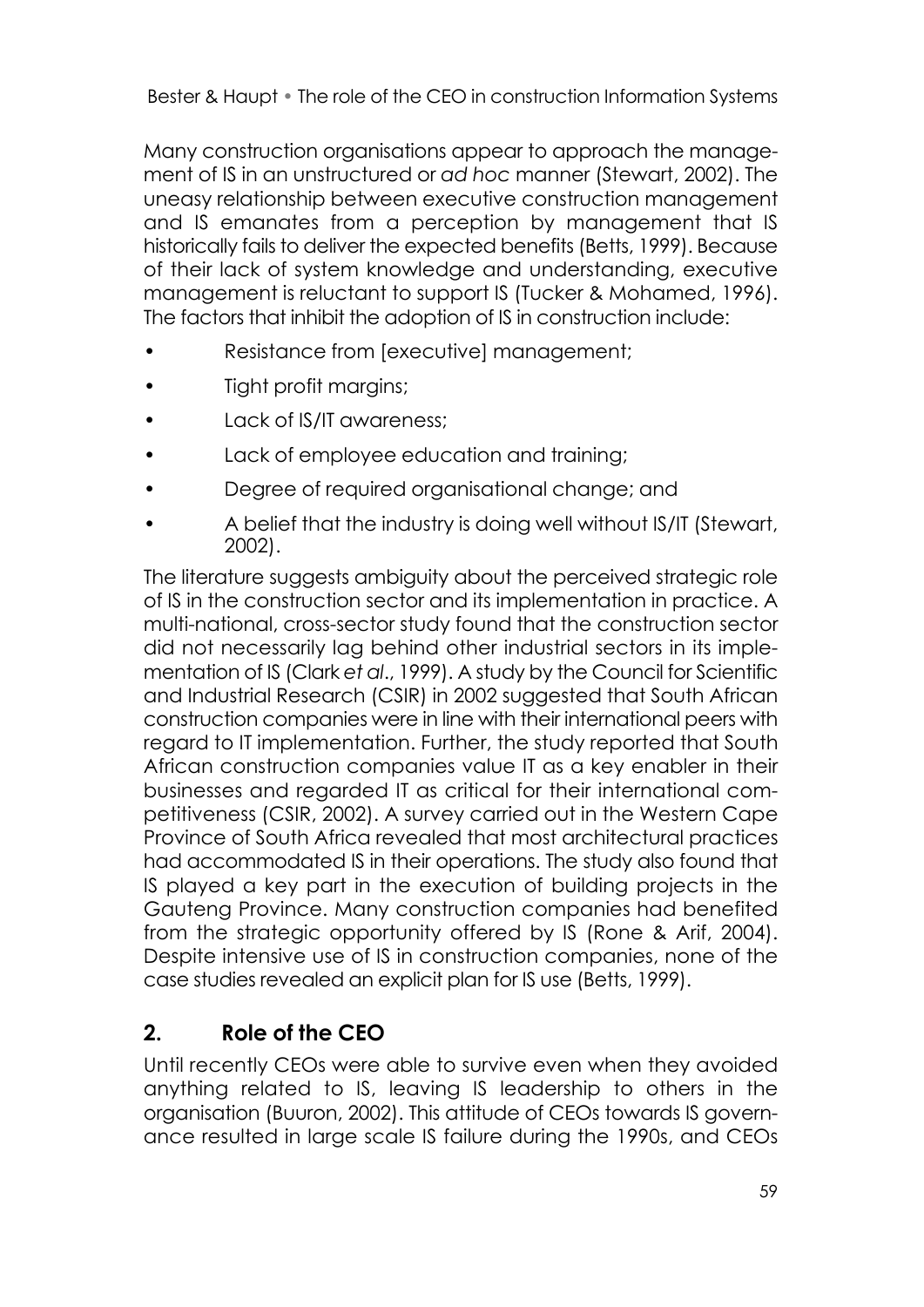paying the price. CEOs needed to become IS 'believers' to support business strategy and achieve superior performance (Buuron, 2002). According to Earl & Feeny (2000) nearly every strategic issue that businesses are being confronted with are triggered by IS. CEOs can, therefore, neither avoid IS nor delegate the issues it raises to others. Organisations were less likely to make IS strategic investments when the IS perspective was not integrated into executive management (Jenks & Dooley, 2000). Furthermore, it is found that if there was limited dialogue and mutual understanding between the CIO and CEO, the CEO was less likely to view IS as strategically important (Johnson & Lederer, 2003).

Earl & Feeny (2000) suggest five important roles for CEOs in steering IS in the organisation, namely:

- Creating Context CEOs must create a context of positive hunger for change, empower IS to successfully exploit new ways of doing things and venture into the unknown;
- Setting Priorities CEOs should highlight a small set of business priorities the importance of which they consistently reinforce;
- Signalling Continuously and Positively The beliefs of CEOs are not private, and therefore their speeches, documents, comments, meetings and daily interactions impact on the whole organisation;
- Spending Quality Time CEOs must take their IS leadership seriously and invest quality time with IS matters and keep IS on their agenda; and
- Working Closely with the CIO CEOs must create an organisational structure to enhance the working relationship with the CIO, in terms of which they build a two-way relationship in which the CEO can challenge or question IS thinking as well as provide business direction for IS.

Additionally, Callahan & Nemec (1999) prescribe four key initiatives for CEOs for driving IS forward, namely:

- Make IS a key part of the CEO agenda;
- Manage for value creation;
- Manage IS spending and investment priorities in line with corporations overall investment priorities; and
- Deploy the best IS management model.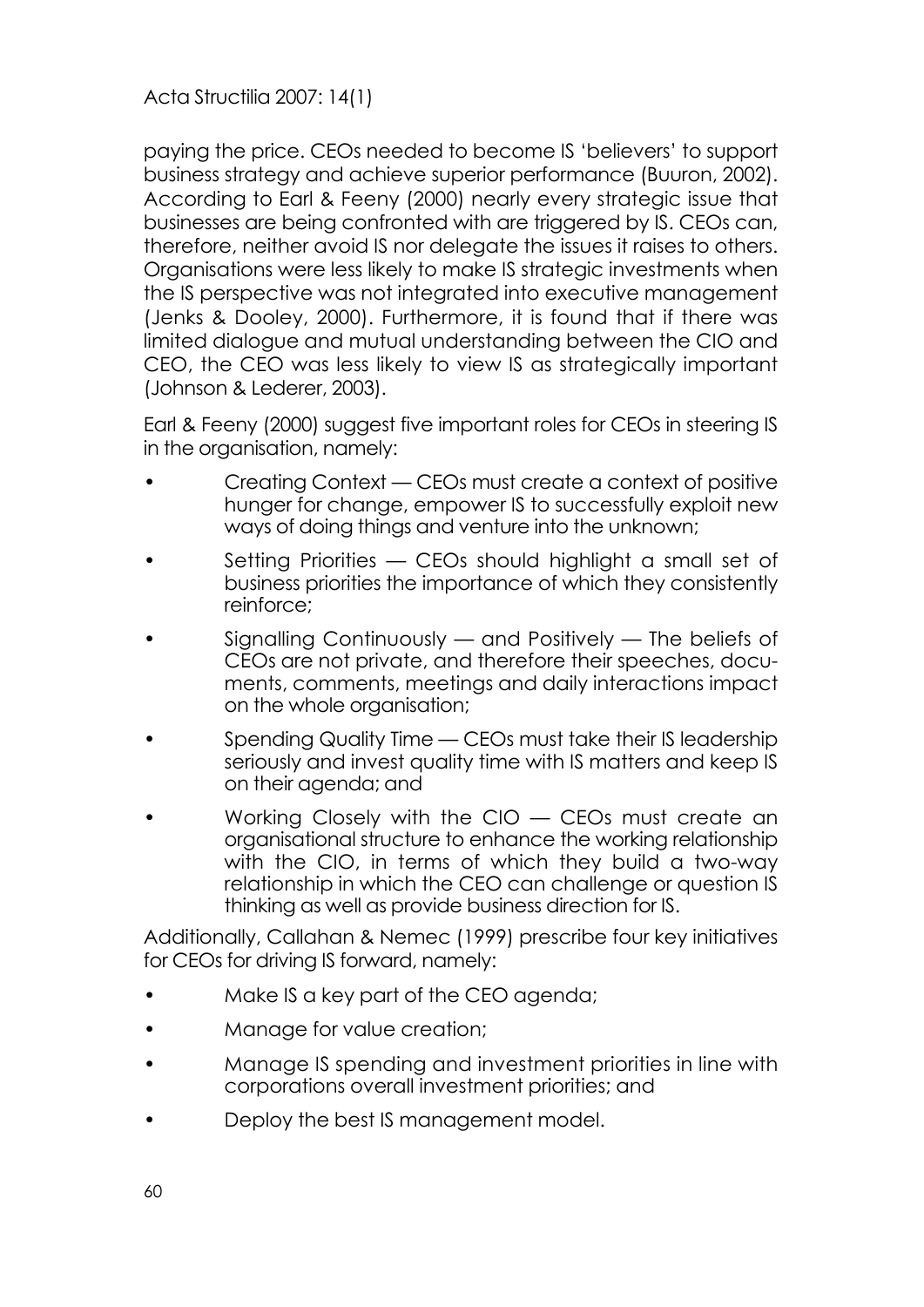Given that the CIO adds value to the organisation it is important for a CEO to capitalise on this value-adding characteristic through:

- Positioning IS and the CIO as agents of change;
- Focusing on achieving effectiveness, not efficiency from IS;
- Institutionalising business value for IS; and
- Building an executive team that includes the CIO (Delisi, Danielson & Posner, 1998).

Given that Earl *et al*. (2000) it is important for CEOs living in the information age to understand the need of new technologies imposed by IS. They need to continuously possess a vision of the future and use IS to analyse it. CEOs need to sponsor IS architecture through close engagement with IS technologists, ensure IS architecture standards are respected across the business and establish the necessary funding for maintenance and upgrades. The CEO ensures that IS is embedded in the company by the ways that IS strategies are created, potential IS investment is evaluated and sanctioned, and projects to implement approved investment plans are set and governed. CEOs need to challenge the supply side of IS, in particular, sourcing and capabilities.

CEOs need to understand IS and how they can make optimal use of IS to achieve organisational goals. Although IS activity is highly technical and complex, top management can provide adequate guidance without detailed technical knowledge (Doll, 1985; Callahan *et al*., 1999). Therefore, the problems of designing and implementing company-wide IS are primarily managerial rather than technical. The role of the CEO in IS/IT planning and development should typically be:

- Measure the business value of the IT by quantifying its overall economic value to the business;
- Recentralise control of IT spending while maintaining flexibility;
- Communicate the results one expects in understandable financial terms;
- Keep the IT architecture/infrastructure simple;
- Insist on rigorous pilot testing;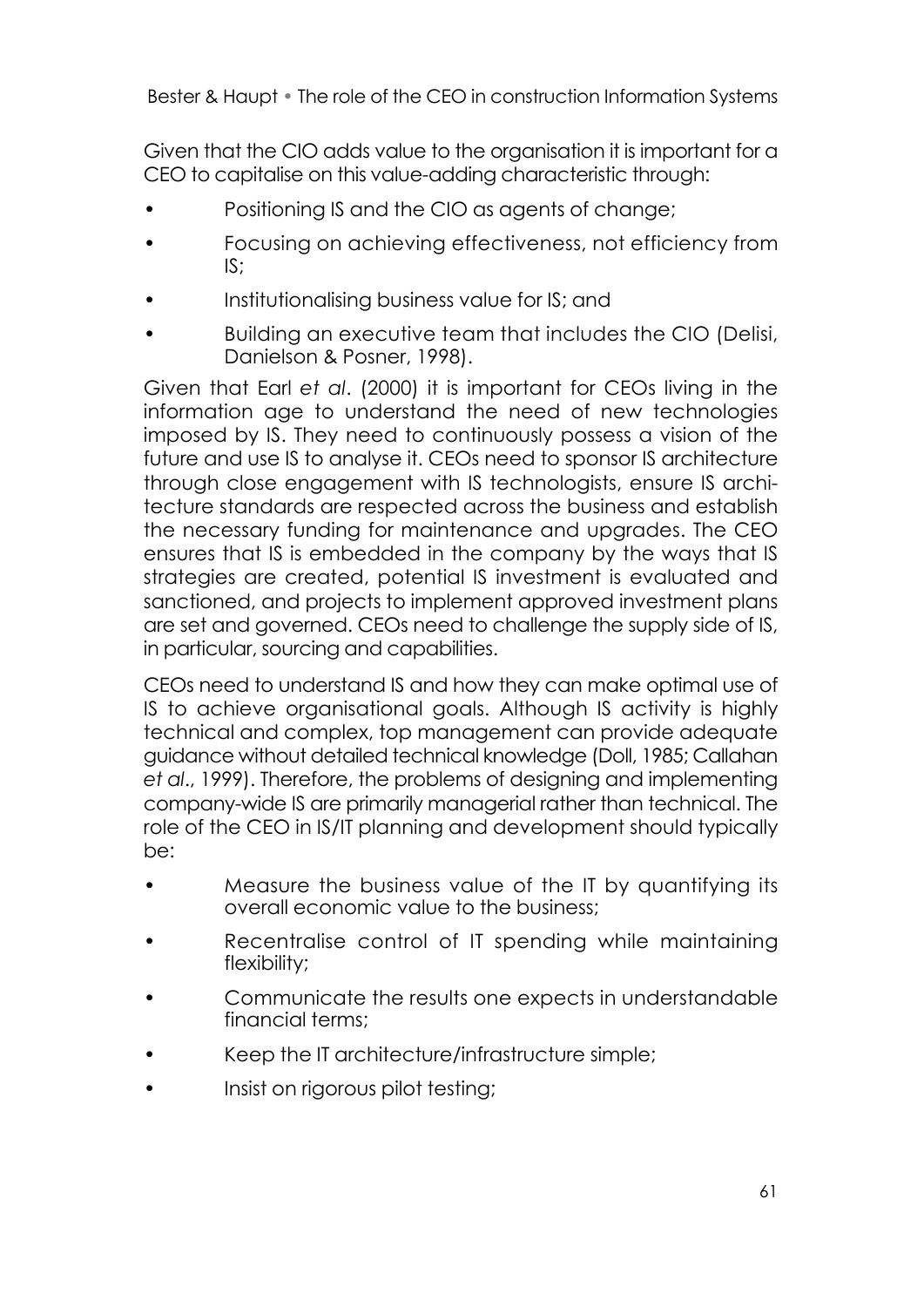- Ensure that the new system has the capacity to handle the required number of transactions that need to be processed;
- Closely monitor what IT suppliers are using to run their own businesses; and
- Avoid succumbing to hasty decisions based on the urgency of the situation.

Bennis & O'Toole (2000) note that the right CEO can make or break a company, in part because of the CEO's role in initiating and leading planned change.

# **3. Organisational Structure for IS**

The environment plays an important role in which the organisation operates, and clearly reflects the different forms of organisational structures used. Organisations need to design a structure that will support IS to process information more effectively and efficiently (Dibrell, 2002). According to Karake (1992; 1994) the dynamic changes in IT and its related technologies has a profound effect on people, processes, structures and strategies of organisations. Technology and communications improvements and accessibility lead to systems centralisation of the business processes, and the growing reliance on integrated systems.

Two forms of organisations, namely mechanistic and organic, exist:

- Organic form knowledge and control of task is located anywhere in the organisation. Communication is predominately horizontal. There is a weak hierarchy of authority and control with few rules. Employees contribute to the common task of their department. Tasks are adjusted and redefined through employee's interaction.
- Mechanistic form knowledge and control of tasks are centralised at the top of the organisation. Communication is predominately vertical. There is strong hierarchy of authority and control with many rules. Tasks are broken down into specialised separated tasks (Galbraith, 1977; Brown & Magill, 1994).

Most organisations and businesses struggle with how to deploy IS to support strategic objectives and goals. One of the solutions to this problem is the way [de]centralisation is implemented by the organisation. Figure 1 illustrates the situational dilemma organisations have in structuring IS. Executive management needs to decide which will best suit the organisation.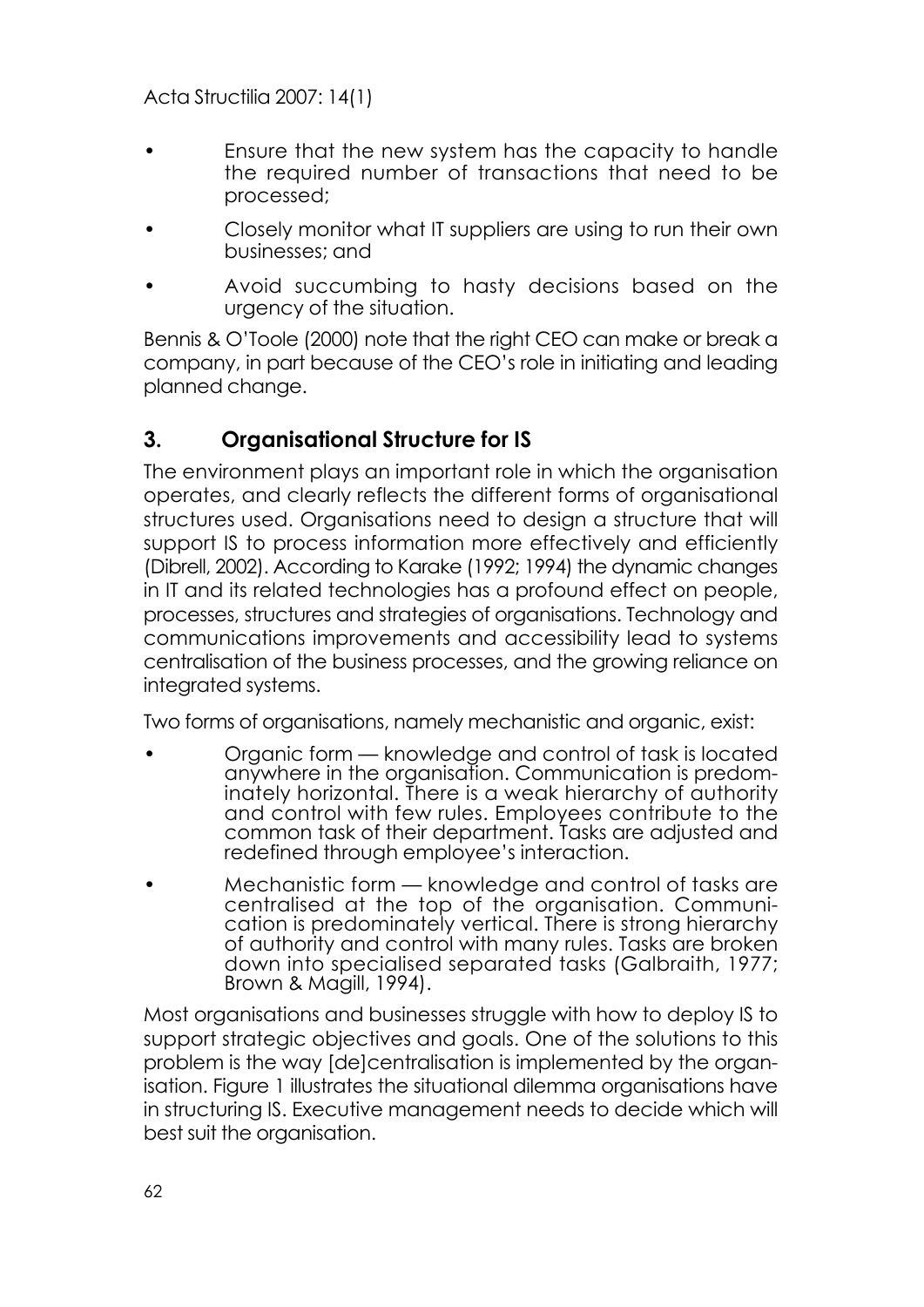

Figure 1: Two Dimensions: Situational Factors Determining IS in the Organisation Source: (Adapted from Tan 1994)

From Figure 1 it is evident that situational factors influence the structuring of IS for the organisation. The following contingency variables influence the position of IS in the organisation:

- The structure of the organisation;
- The culture of the organisation:
- The importance of IS for the company:
- The current phase of IS in the company; and
- The extent of automation inheritance.

The importance of IS for a company depends on how companies value the current and future IS. In Table 1 the importance of IS for a company can be measured through suggests the use of a simple grid.

| Table 1: |  | Strategic grid to determine importance of IS |  |
|----------|--|----------------------------------------------|--|

|               |             | Importance of future IS |              |  |  |  |  |
|---------------|-------------|-------------------------|--------------|--|--|--|--|
|               |             | <b>HIGH</b>             | LOW          |  |  |  |  |
| Importance of | <b>HIGH</b> | Operational             | Strategic    |  |  |  |  |
| current IS    | LOW         | Supportive              | Transforming |  |  |  |  |

Source: (Adapted from Tan 1994)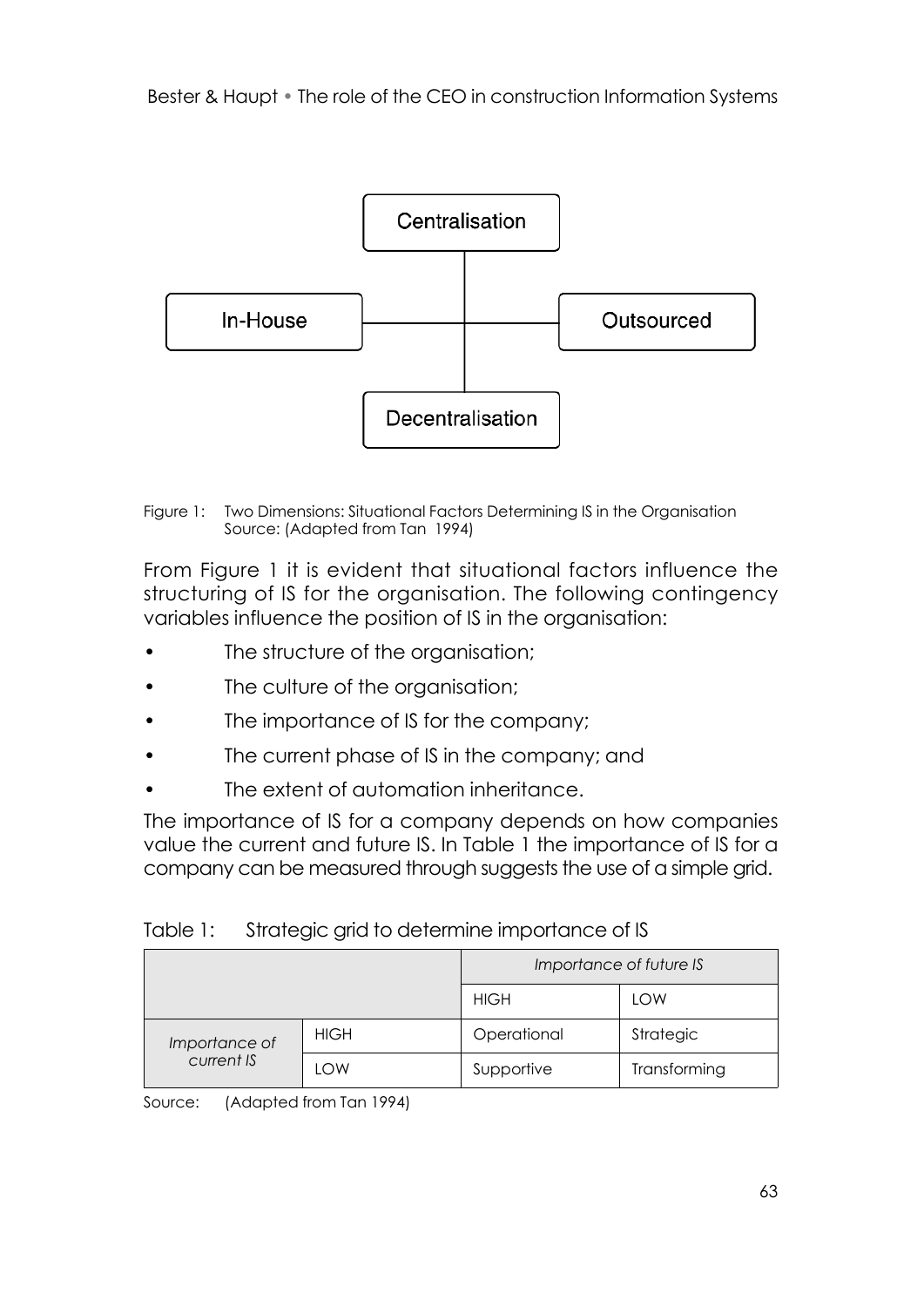

 $f$  function of IS (DIS). BU = Business Units. FD = Functional Departments

Figure 2: Five Organisational Structures for IS Source: (Adapted from Tan (1994))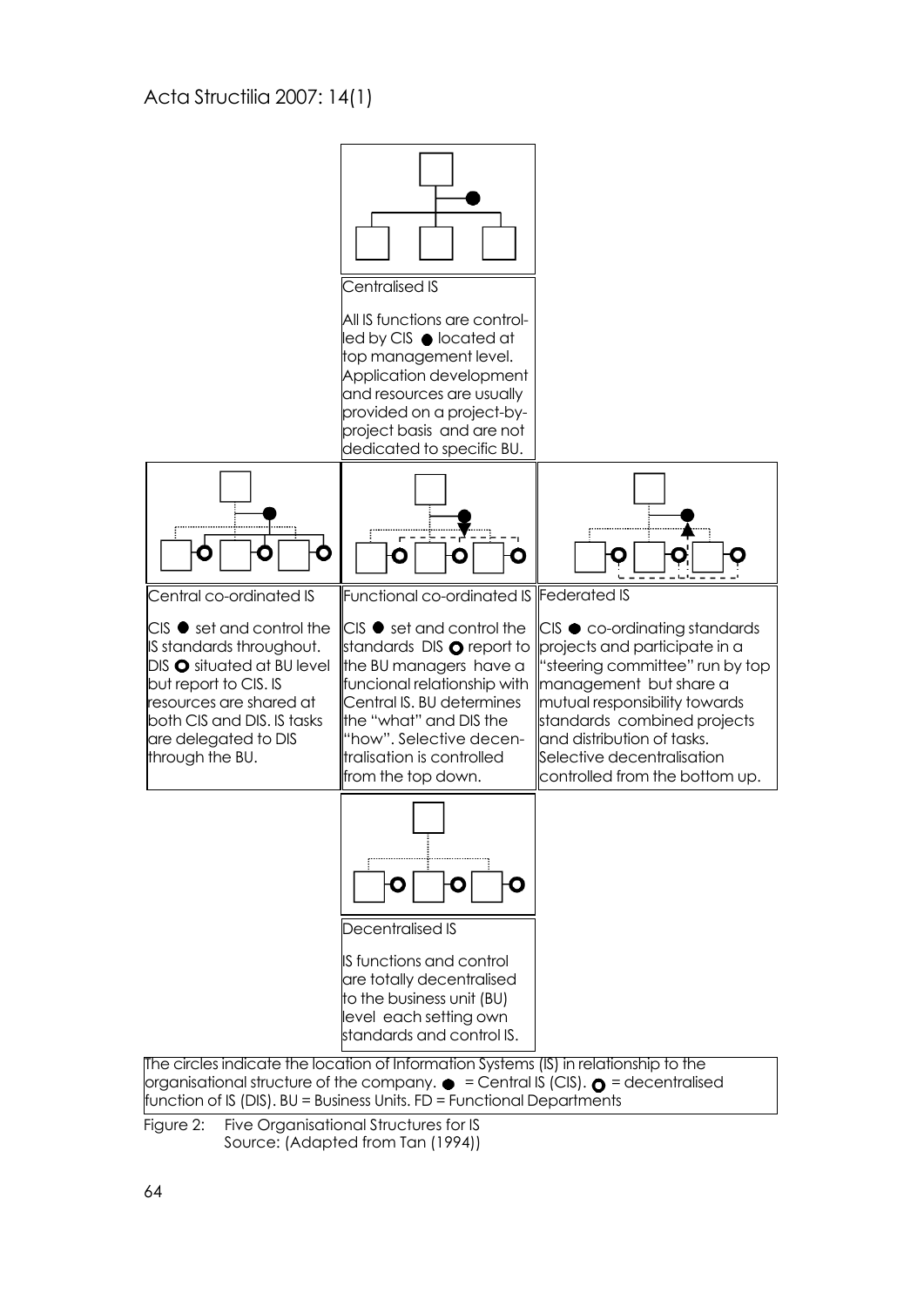When the importance of the current and future IS is low, then IS will only play a supportive role and receive little attention from executive management. However, IS are of operational importance when the current functioning of the organisation dependent on IS, but relative few developments are expected in the future. When the current IS has an expected supportive role and is vitally important to the survival of the organisation, IS plays a transforming role.

As seen from Figure 2 there are five possible organisational forms for structuring IS within the organisation. The two most extreme structures for IS are normally total Centralised IS opposed to Decentralised IS functions.

Centralised IS relies on a governance structure where information management reports up through a single chain of command. Decentralised IT, on the other hand, distributes management of IS through a multitude of functional and regional commands (Ulrich, 2004). Studies also show that most IS organisations utilize either a centralised (45%) or combination (hybrid) of centralised and decentralised (48%) governance structures.

Arguably, centralised IS and decentralised IS can coexist and flourish under the same governance structure.

Centralised and decentralised and other different hybrid configurations of IS can flourish towards collaborative, adaptive governance (Ulrich, 2003). In the past the function of IS was primarily related to data processing. However, these days IS plays a central role in competitive strategies. Consequently, business management has a critical role to play. While IS can deliver the technology, the benefits and value from this technology must be unlocked — a business management function. According to Gottschalk & Taylor (2000)

"Chief Information Officers (CIO) have the difficult task of running a function that uses a lot of resources but delivers little evidence of its value. To respond to business and technological changes, CIOs now must build relationships with line managers [and executives'] "

# **4. Research methods**

The use of a suitable research methodological approach is necessary to achieve the objectives of any study. Hussey & Hussey (1997: 54) suggest that "Methodology refers to the overall approach of the research process, from the theoretical underpinning to the collection and analysis of data." This section describes the research design used to achieve the objectives of this particular study.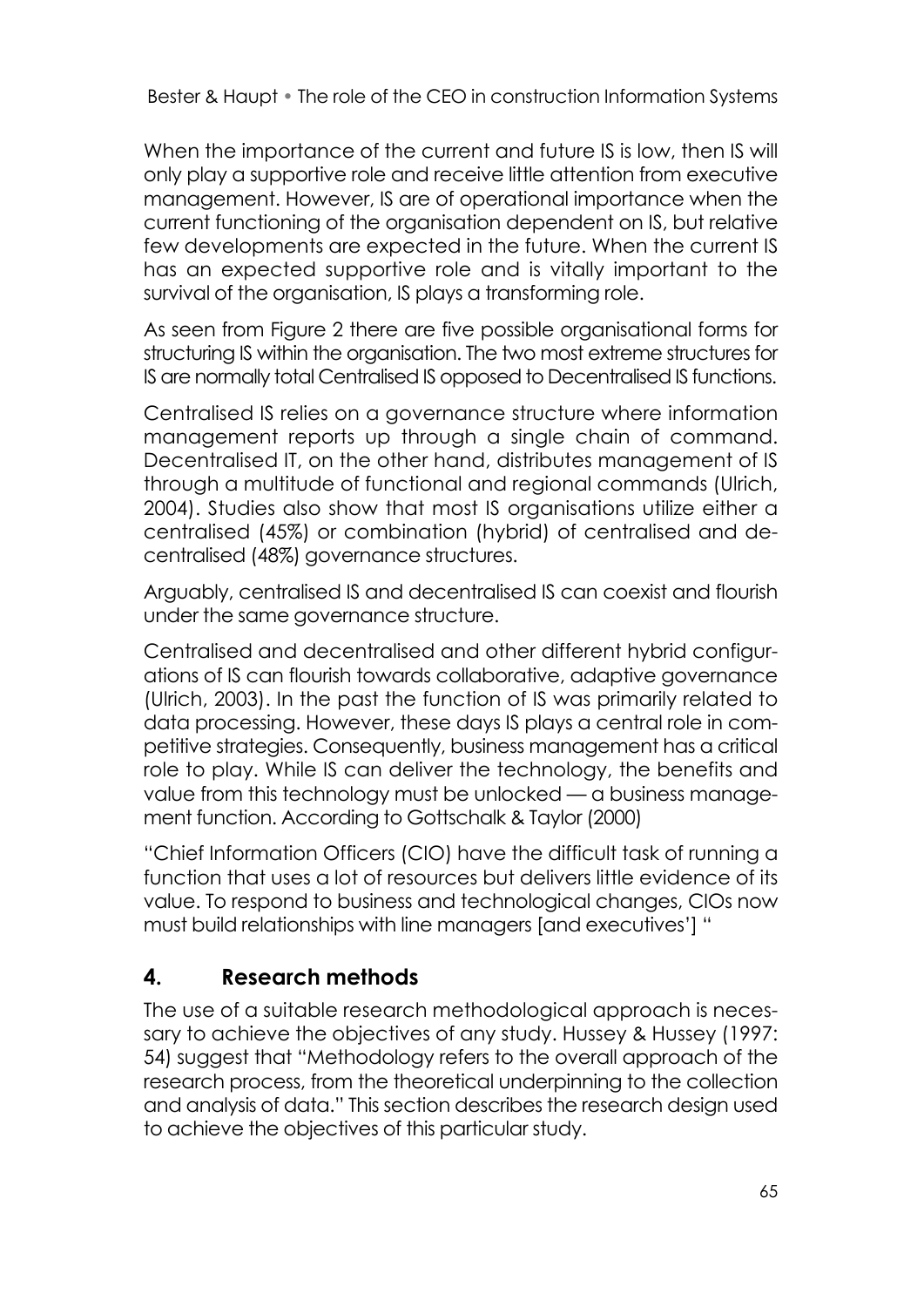Having taken cognisance of the questionnaire design process, it was decided that e-mail or self-administered questionnaires would be the most appropriate survey instrument to use in this study. Questions pertaining to the research were developed using a grid proposed by Frazer & Lawley (2000) as shown in Table 2.

| Questionnaire design        |                                     |    |                                         |                                                                                                                                                                                                                             |  |  |  |  |  |  |
|-----------------------------|-------------------------------------|----|-----------------------------------------|-----------------------------------------------------------------------------------------------------------------------------------------------------------------------------------------------------------------------------|--|--|--|--|--|--|
| Research Problem:           |                                     |    |                                         |                                                                                                                                                                                                                             |  |  |  |  |  |  |
| <b>Research Question/s:</b> |                                     |    |                                         |                                                                                                                                                                                                                             |  |  |  |  |  |  |
| Investigative<br>Questions  | Proposed analysis<br>technique used |    |                                         |                                                                                                                                                                                                                             |  |  |  |  |  |  |
| $\overline{O}1$             | RO <sub>1</sub>                     | Q1 | Nominal<br>Ratio<br>Ordinal<br>Interval | Frequencies and<br>percentages then<br>appropriate measures of<br>central tendency<br>Frequencies means and<br>standard deviations then<br>t-test to establish<br>significant differences or<br>appropriate bivarate tests. |  |  |  |  |  |  |

Table 2: Links between stages of research process

Considering that there could be a wide range of expected or possible responses, questions that were open-ended were kept to a minimum. Where they were included, respondents had the freedom to fully explain their choice of response. For most of the questions a 5 point Likert scale was deemed appropriate and scaled responses were developed. The questionnaire was divided into 5 sections, namely, demographic information, organisational design, IS governance, management of IS, and information and knowledge management. This questionnaire was designed to be completed by CEOs of construction companies. For the purpose of this paper two sections of the survey will be highlighted, namely:

- Organisational Design that addresses IS governance in the construction company. The aim of this section was to establish the importance of IS for the CEO in terms of IS strategy, IS on the CEO's agenda, IS investment, importance of IS output, and importance of a CIO/CEO relationship; and
- IS governance that examines CEOs of construction companies, and their role in organisational design. The aim of this section was to establish to what extent the CEO of a particular company is involved in the structuring of the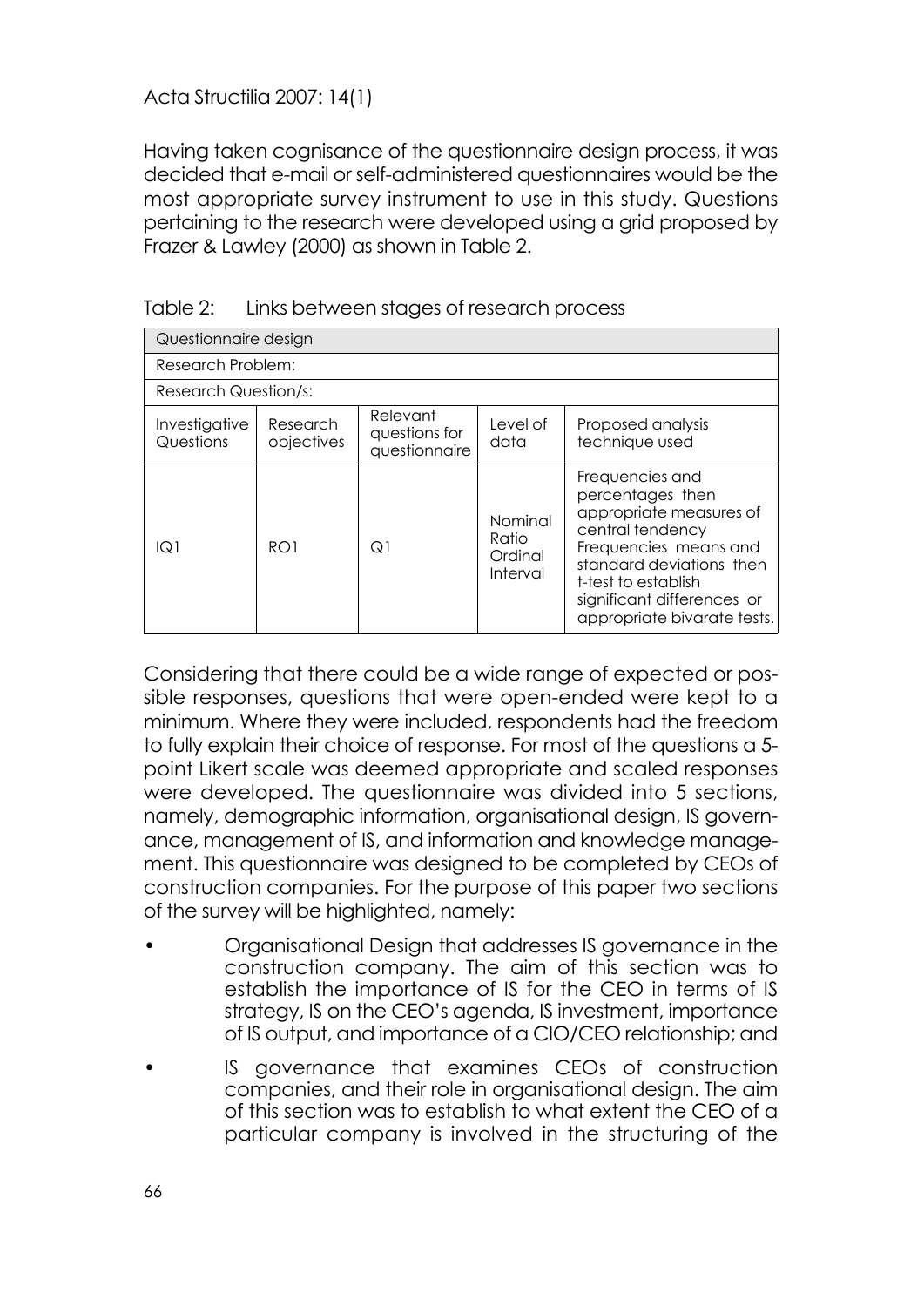company, and more specifically how IS is structured to play a strategic role in the company. Respondents were also requested to indicate which structural form best described IS in their company.

CEOs were asked to respond to questions on a 5-point Likert scale ranging from 'strongly disagree' to 'strongly agree.' CEOs were also requested to add additional comments if they wished to clarify their responses.

# **5. Findings**

In order to draw conclusions from the empirical data collected, statistical evidence is necessary to establish the existence and strength of the relationships between the variables represented by the data. The Statistical Package for Social Sciences (SPSS) was used to analyse the data from the survey instrument. The findings of the questionnaire as well as the analyses of the findings are as follows:

# **5.1 Organisational Design**

Table 3 suggests that in most companies the CEO either alone, or with an executive management team, made all the major decisions. Most companies regarded themselves as well established, large and serving different markets. Fewer companies reported that their management structures were flat, used cross-hierarchical and crossfunctional teams, had low formalisation, possessed a comprehensive information network, and relied on participative decision-making.

| Statement                                                                                                                                        |      | <b>SD</b> | TD       | $\iota$  | <b>TA</b>      | <b>SA</b>      | Mean | Std.<br>Deviation |
|--------------------------------------------------------------------------------------------------------------------------------------------------|------|-----------|----------|----------|----------------|----------------|------|-------------------|
| The CEO makes all major<br>strategic decisions alone or<br>together with a group of senior<br>executives.                                        | N    | $\Omega$  | $\Omega$ | 01       | $\overline{4}$ | $\overline{4}$ |      | 0.527             |
|                                                                                                                                                  | %    | $\Omega$  | $\Omega$ | $\Omega$ | 44.4           | 55.6           | 4.44 |                   |
|                                                                                                                                                  | $\%$ | $\Omega$  | 11.1     | 11.1     | 22.2           | 55.6           |      |                   |
| The management structure of<br>my company is flat uses cross-<br>hierarchical and cross<br>functional teams has low<br>formalisation possesses a | N    |           |          | 0        | 7              | 0              |      |                   |
|                                                                                                                                                  | $\%$ | 11.1      | 11.1     | $\Omega$ | 77.8           | $\Omega$       | 3.44 | 1.13              |
| comprehensive information<br>network and relies on<br>participative decision-making                                                              |      | 11.1      | 55.6     | $\Omega$ | 33.3           | $\Omega$       |      |                   |

| Table 3: | Hierarchy of authority |
|----------|------------------------|
|----------|------------------------|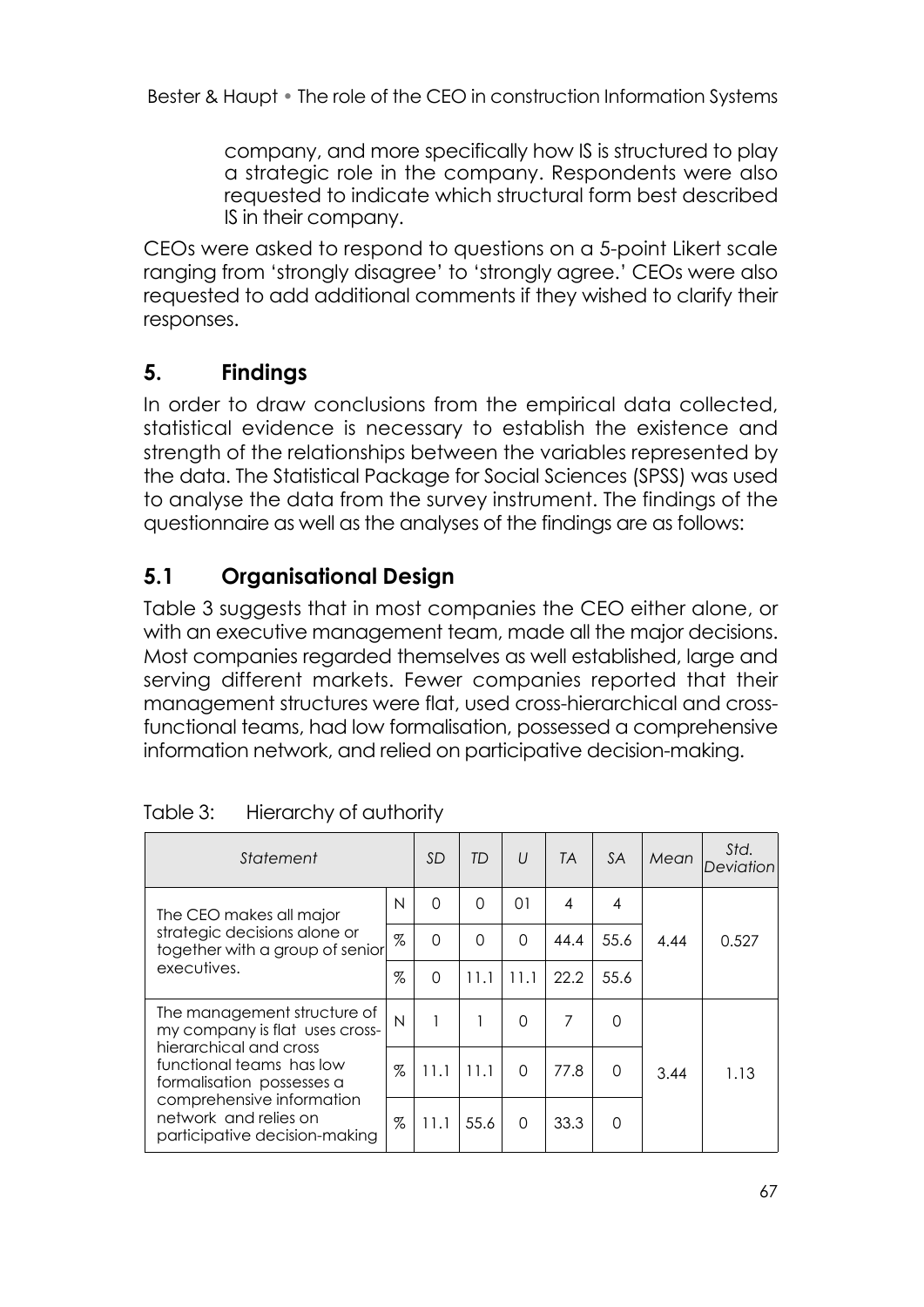| Statement                                                                                                                                                                                                                                                |      | <b>SD</b> | TD       | $\cup$   | <b>TA</b>     | <b>SA</b> | Mean | Std.<br>Deviation |
|----------------------------------------------------------------------------------------------------------------------------------------------------------------------------------------------------------------------------------------------------------|------|-----------|----------|----------|---------------|-----------|------|-------------------|
| Given that the construction<br>process is highly dependent<br>upon the transfer of<br>information and the exchange<br>of information between all<br>levels of the organisation [IS] is<br>supported by the<br>organisational structure of the<br>company | N    | $\Omega$  | O        | $\Omega$ | 5             | 3         | 4.38 | 0.52              |
|                                                                                                                                                                                                                                                          | $\%$ | $\Omega$  | $\Omega$ | $\Omega$ | 62.5          | 37.5      |      |                   |
| 'Information systems' are<br>considered to be critical to the<br>process of [re]structuring my                                                                                                                                                           | N    |           | 3        |          | $\mathcal{P}$ | 2         | 3.11 | 1.45              |
| company towards a more<br>effective lean and flat<br>management structure                                                                                                                                                                                | %    | 11.1      | 33.3     | 11.1     | 22.2          | 22.2      |      |                   |

#### Table 4: Importance of IS in Organisational Design Process

From Table 4 it is evident that most CEOs agree that the construction process is highly dependent upon both the transfer of information and the exchange of information between all levels of the organisation. Further, that IS is supported by the organisational structure of the company. CEOs also consider IS to be critical to the process of [re]structuring their companies towards more effective lean and flat management structures.

Table 5 suggests that most CEOs inherited the existing organisational structure and made changes that they considered necessary, while all CEOs were involved in developing the organogram or organisational structure of their companies.

| Statement                                                           |      | SD    | <b>TD</b> | U        | <b>TA</b>     | <b>SA</b> | Mean | Std.<br>Deviation |
|---------------------------------------------------------------------|------|-------|-----------|----------|---------------|-----------|------|-------------------|
| I inherited the<br>existing<br>organisational<br>structure and made | N    |       |           | 0        | $\mathcal{P}$ | 4         |      |                   |
|                                                                     | $\%$ | 12.5% | 12.5%     | $\Omega$ | 25%           | 50%       | 3.88 | 1.55              |
| changes that I<br>deemed necessary                                  | $\%$ | 77.8% | 22.2      | 0        |               |           |      |                   |

Table 5: Extent of CEO involvement in organisational development

The results in Table 6 suggest that the companies of most CEOs are characterised by a flexible reporting structure in terms of which subordinate staff report to different managers, depending on the project or the location of the work. Several companies regarded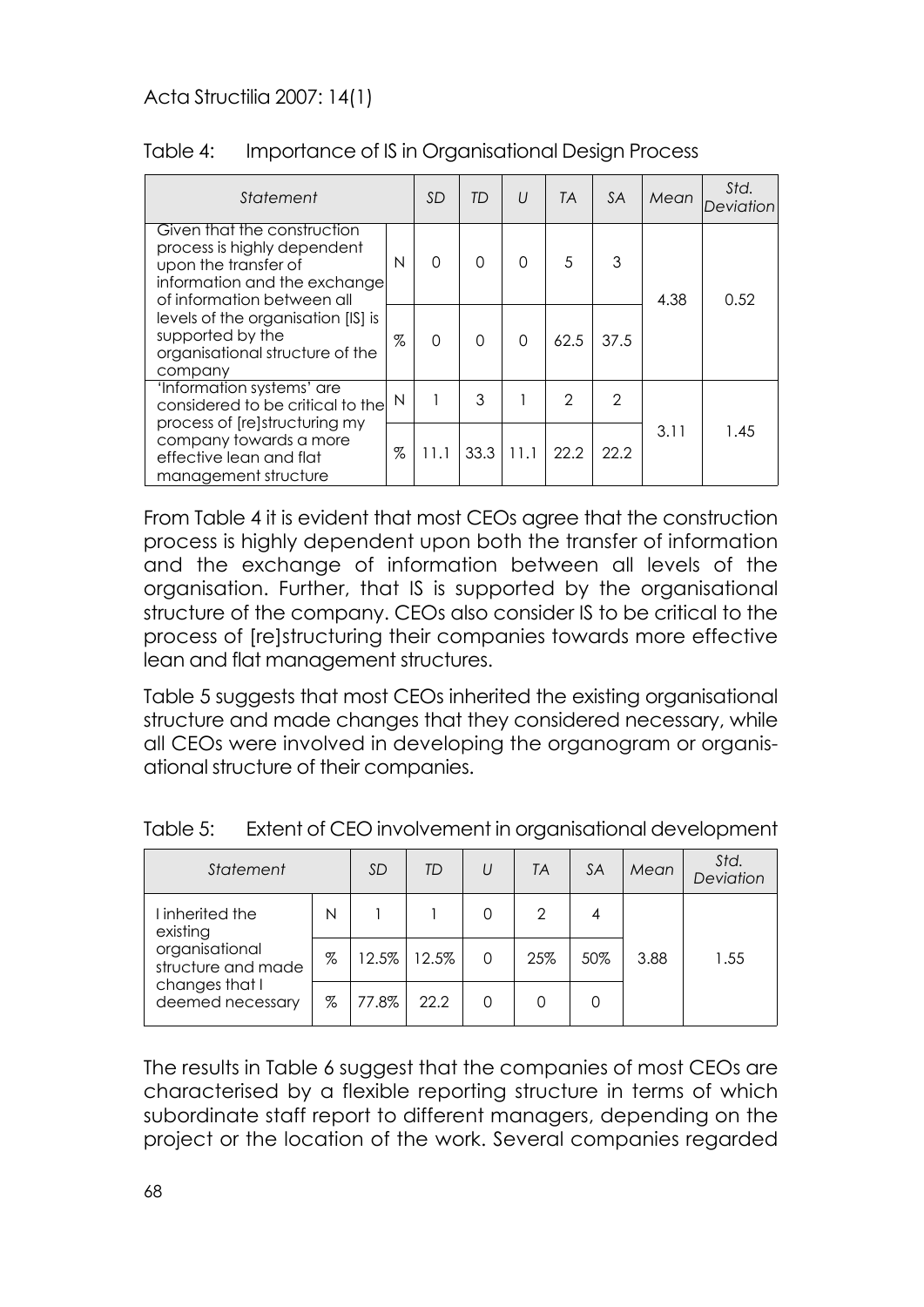themselves as being well established, highly specialised and formalised in terms of work, with decision-making usually concentrated at top management level. Fewer companies regarded themselves as young organisations serving a highly technical environment with decision-making spread throughout the organisation with power residing in the experts. Even fewer indicated that they were temporary alliances between two or more organisations, grouped together to accomplish a specific venture, but were still formally structured.

| Statement                                                                                                                                                                                             |                | <b>SD</b>      | <b>TD</b>      | $\iota$        | <b>TA</b>      | <b>SA</b>      | Mean | Std.<br>Deviation |
|-------------------------------------------------------------------------------------------------------------------------------------------------------------------------------------------------------|----------------|----------------|----------------|----------------|----------------|----------------|------|-------------------|
| My company is characterised<br>by a flexible reporting structure<br>in terms of which subordinate<br>staff report to different<br>managers depending on the<br>project or the location of the<br>work | $\overline{N}$ | $\Omega$       | $\Omega$       | $\overline{2}$ | 5              | $\overline{2}$ | 4.00 | 0.71              |
|                                                                                                                                                                                                       | $\%$           | $\Omega$       | $\Omega$       | 22.2           | 55.6           | 22.2           |      |                   |
| My company is characterised<br>as well established work is<br>highly specialised and<br>formalised and decision<br>making usually concentrated<br>at top management level                             | N              | $\Omega$       | $\overline{2}$ | $\overline{2}$ | 3              | 1              | 3.38 | 1.06              |
|                                                                                                                                                                                                       | $\%$           | 25             | 25             | $\Omega$       | 37.5           | 12.5           |      |                   |
| My company is regarded as a<br>young organisation in a highly<br>technical environment with                                                                                                           | N              | 1              | 4              | $\Omega$       | 4              | $\Omega$       | 2.78 | 1.20              |
| decision making spread<br>throughout the organisation<br>while power resides in experts                                                                                                               | $\%$           | 11.1           | 44.4           | $\Omega$       | 44.4           | $\Omega$       |      |                   |
| My company is characterised<br>as simple with little<br>specialisation or formalisation                                                                                                               | N              | 4              | $\overline{2}$ | $\Omega$       | $\overline{2}$ | $\Omega$       | 2.00 | 1.31              |
| Consequently power and<br>decision-making are vested in<br>the chief executive.                                                                                                                       | %              | 50             | 25             | $\Omega$       | 25             | $\Omega$       |      |                   |
| Company is a temporary<br>alliance between two or more<br>organisations that band<br>together to accomplish a<br>specific venture but is still<br>formally structured.                                | N              | $\overline{7}$ |                | $\mathbf{1}$   |                | 1              | 1.67 |                   |
|                                                                                                                                                                                                       | $\%$           | 77.8           |                | 11.1           |                | 11.1           |      | 1.41              |

#### Table 6: Importance of structural forms in the Organisation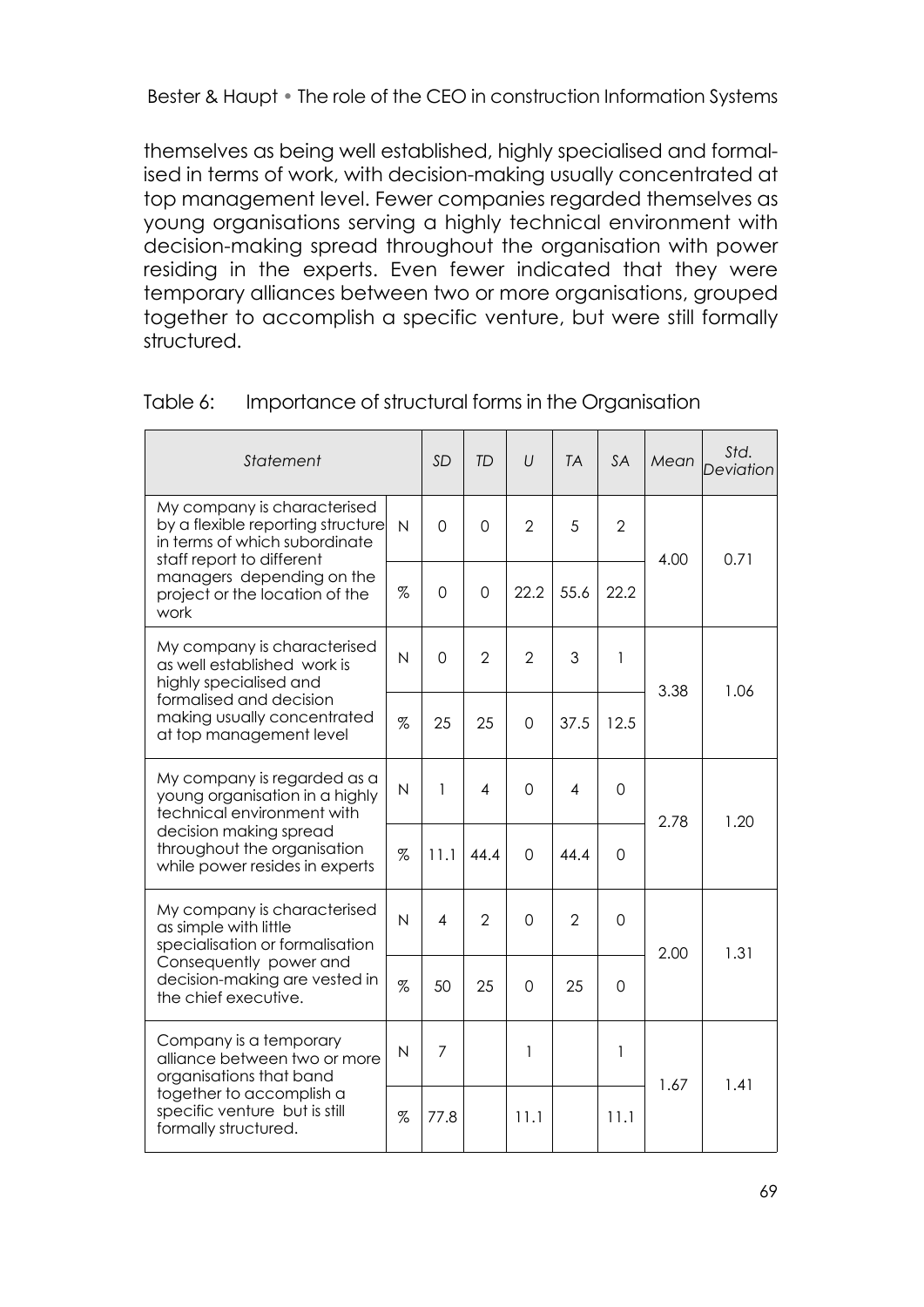From Figure 3 it is evident that the most popular organisational structure for IS is Centralised IS (CIS). A Decentralised IS (DIS) organisational structure is less common, while Centralised Coordinated IS (CCIS), Functional Coordinated IS (FCIS), and Federated IS (FIS) are the least popular in terms of organisational structure.



Figure 3: Structure forms for IS

### **5.2 Information Systems Governance**

Table 7 suggests that to most CEOs IS investment is an important part of their business strategy. Slightly fewer CEOs consider IS as a strategic asset, and still fewer have a formal IS strategy for their companies. To the least number of CEOs it was not important to have an IS strategy on the company's strategic agenda.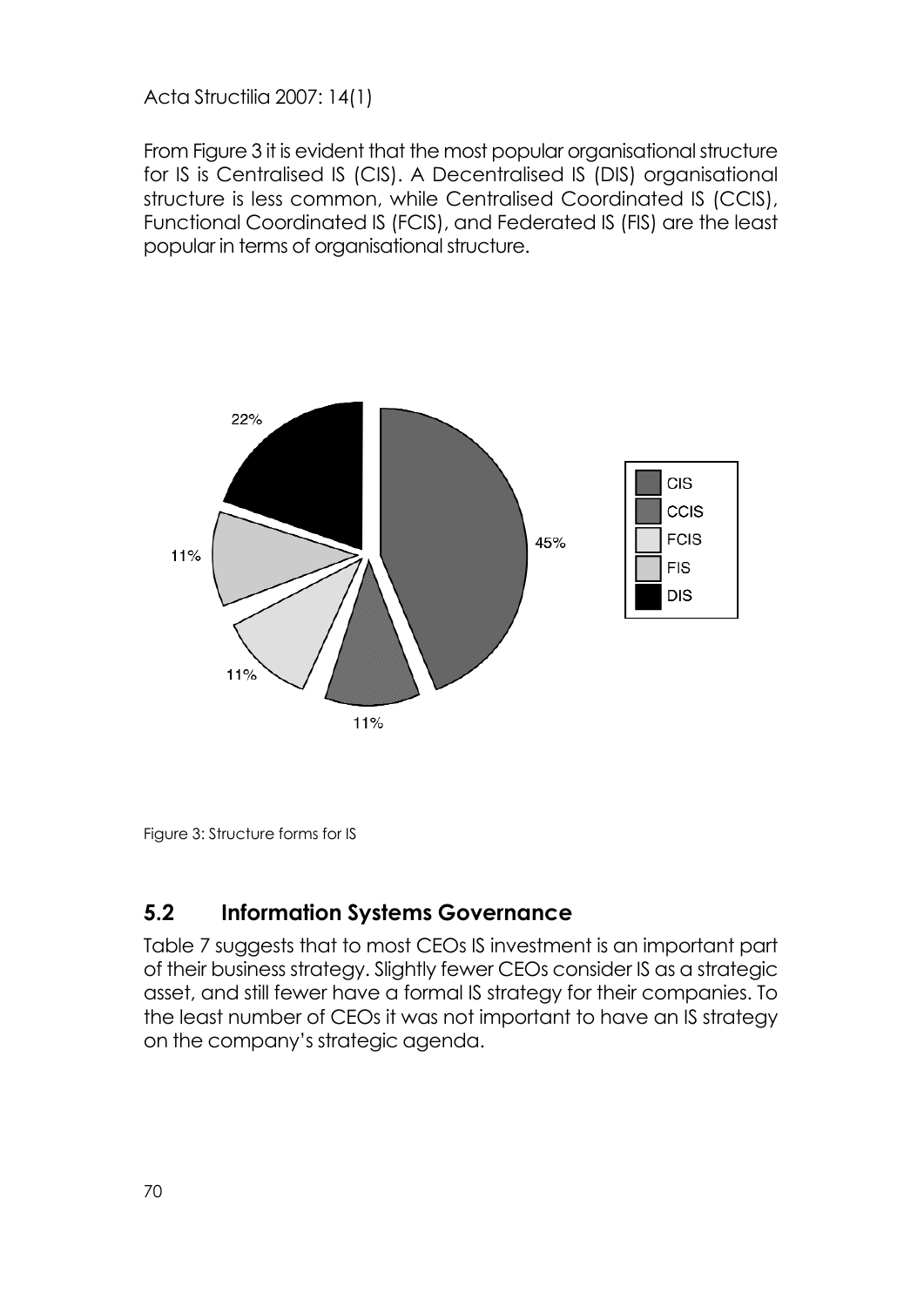| Statement                                                                                                                                                                 |              | <b>SD</b> | TD                | $\iota$  | <b>TA</b>                        | <b>SA</b>      | Mean | Std.<br>Deviation |
|---------------------------------------------------------------------------------------------------------------------------------------------------------------------------|--------------|-----------|-------------------|----------|----------------------------------|----------------|------|-------------------|
| IS investment must be key part<br>of the business strategy in<br>order to build a competitive<br>advantage                                                                | $\mathsf{N}$ | 1         | 1                 | 0        | 3                                | $\overline{4}$ | 4.11 | 1.05              |
|                                                                                                                                                                           | %            |           | $11.1\%$ $11.1\%$ | $\Omega$ |                                  | 33.3% 44.4%    |      |                   |
| Information Systems (IS) is a<br>crucial part of the strategic<br>assets of the business in terms<br>of its long-term strategy daily<br>performance and<br>sustainability | N            | $\Omega$  | 1                 | $\Omega$ | 6                                | $\mathcal{P}$  | 4.00 | 0.87              |
|                                                                                                                                                                           | %            | $\Omega$  | 11.1%             | $\Omega$ |                                  | 66.7% 22 2%    |      |                   |
| My company has an IS                                                                                                                                                      | $\mathsf{N}$ | $\Omega$  | 1                 | 1        | 6                                | 1              |      |                   |
| strategy? (An agreement on<br>the goals of the company for<br>its use of IS and the means of                                                                              | $\%$         | $\Omega$  |                   |          | $11.1\%$ $11.1\%$ 66.7% $11.1\%$ |                | 3.97 | 0.83              |
| achieving these goals)                                                                                                                                                    | $\%$         | $\Omega$  |                   |          | 22.2% 22.2% 33.3% 22.2%          |                |      |                   |
| My company executive<br>board makes provision for the<br>discussion of company wide IS<br>strategy at its meetings                                                        | $\mathsf{N}$ |           | $\mathfrak{p}$    | $\Omega$ | 5                                | 1              |      | 1.32              |
|                                                                                                                                                                           | %            |           | 11.1% 22.2%       | $\Omega$ |                                  | 55.6% 11.1%    | 3.33 |                   |

Table 7: Importance of IS strategy for the organisation

Table 8 suggests that most companies IS supports all managerial levels of the organisation, while in slightly fewer companies IS as a valuable tool is less important for lowering costs through all levels of the company.

| Table 8: | Importance of IS supporting operational processes of the |
|----------|----------------------------------------------------------|
|          | organisation                                             |

| Statement                                                                                                                                             |      | SD       | TD       | $\cup$ | <b>TA</b>                  | <b>SA</b> | <b>Mean</b> | Std. |
|-------------------------------------------------------------------------------------------------------------------------------------------------------|------|----------|----------|--------|----------------------------|-----------|-------------|------|
| Information systems support all<br>managerial levels in my<br>organisation (strategic<br>management tactical<br>management operational<br>management) | N    | $\Omega$ | $\Omega$ |        | 4                          | 3         | 4.25        | 0.71 |
|                                                                                                                                                       | $\%$ | $\Omega$ | $\Omega$ | 12.5%  | 50%                        | 137.5%    |             |      |
| IS has become critical to lower<br>production cost reduce time<br>to complete projects add                                                            | N    | $\Omega$ |          |        | 4                          | 3         | 4.00        | 1.00 |
| value to the construction<br>process and interact with<br>clients and suppliers                                                                       |      |          |          |        | 11.1% 11.1%  44.4%   33.3% |           |             |      |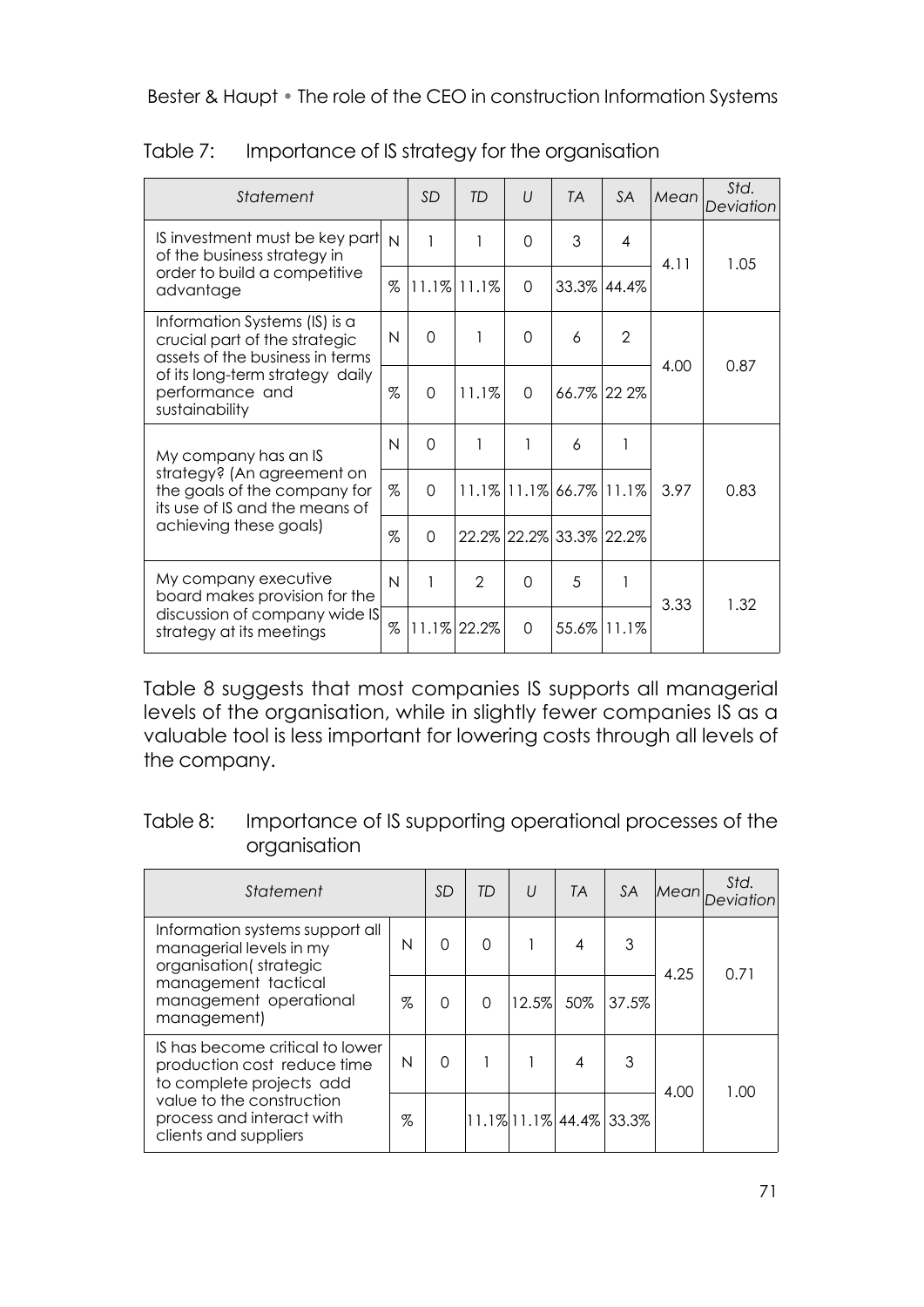| Statement                                                                                                                                   |      | <b>SD</b> | <b>TD</b> | $\iota$        | <b>TA</b>               | <b>SA</b>      | Mean | Std. |
|---------------------------------------------------------------------------------------------------------------------------------------------|------|-----------|-----------|----------------|-------------------------|----------------|------|------|
| IS plays an important role in<br>the efforts of my company to<br>be more efficient and<br>effective in reacting to<br>changing environments | N    | $\Omega$  | $\Omega$  | $\mathfrak{p}$ | 4                       | $\overline{2}$ | 4.00 | 0.76 |
|                                                                                                                                             | $\%$ | $\Omega$  | $\Omega$  | 25%            | 50%                     | 25%            |      |      |
| IS has become the primary<br>vehicle for creating new                                                                                       | N    | 0         | 3         | 3              |                         | $\overline{2}$ | 3.22 | 1.20 |
| advantages and parrying the<br>advantages of competitors                                                                                    |      | $\Omega$  |           |                | 33.3% 33.3% 11.1% 22.2% |                |      |      |

#### Table 9: Importance of IS supporting organisation sustainability

The findings in Table 9 indicate that in most companies IS plays an important role in reacting to changing environments, while in slightly fewer companies IS has become the primary vehicle for creating new advantages, and warding off competitors.

From Table 10 it is evident that in most companies IS is on the CEO's agenda, while in fewer companies the involvement of the CEO in IS strategic and project meetings is less important.

|  |  | Table 10: Importance of CEO support of IS functions |
|--|--|-----------------------------------------------------|
|--|--|-----------------------------------------------------|

| Statement                                                                                                                                                                                                                     |      | <b>SD</b>     | <b>TD</b>                     | $\cup$      | <b>TA</b>   | <b>SA</b> | Mean | Std.<br>Deviation |
|-------------------------------------------------------------------------------------------------------------------------------------------------------------------------------------------------------------------------------|------|---------------|-------------------------------|-------------|-------------|-----------|------|-------------------|
| IS must be on the CEO's<br>agenda because so many<br>high-priority agenda items<br>rely on it for delivery and<br>execution                                                                                                   | N    |               | $\mathfrak{p}$                | $\mathbf 0$ | 3           | 3         | 3.56 | 1.51              |
|                                                                                                                                                                                                                               | $\%$ |               | 11.1% 22.2%                   | $\Omega$    | 33.3% 33.3% |           |      |                   |
| It is important for the CEO to<br>attend IS project meetings<br>and be involved in<br>information requirement<br>analysis participate and<br>review recommendations<br>and decision-making and<br>monitor IS project progress | N    | $\mathcal{P}$ | $\mathfrak{D}$                |             | 3           |           | 2.89 | 1.45              |
|                                                                                                                                                                                                                               | $\%$ |               | 22.2% 22.2% 11.1% 33.3% 11.1% |             |             |           |      |                   |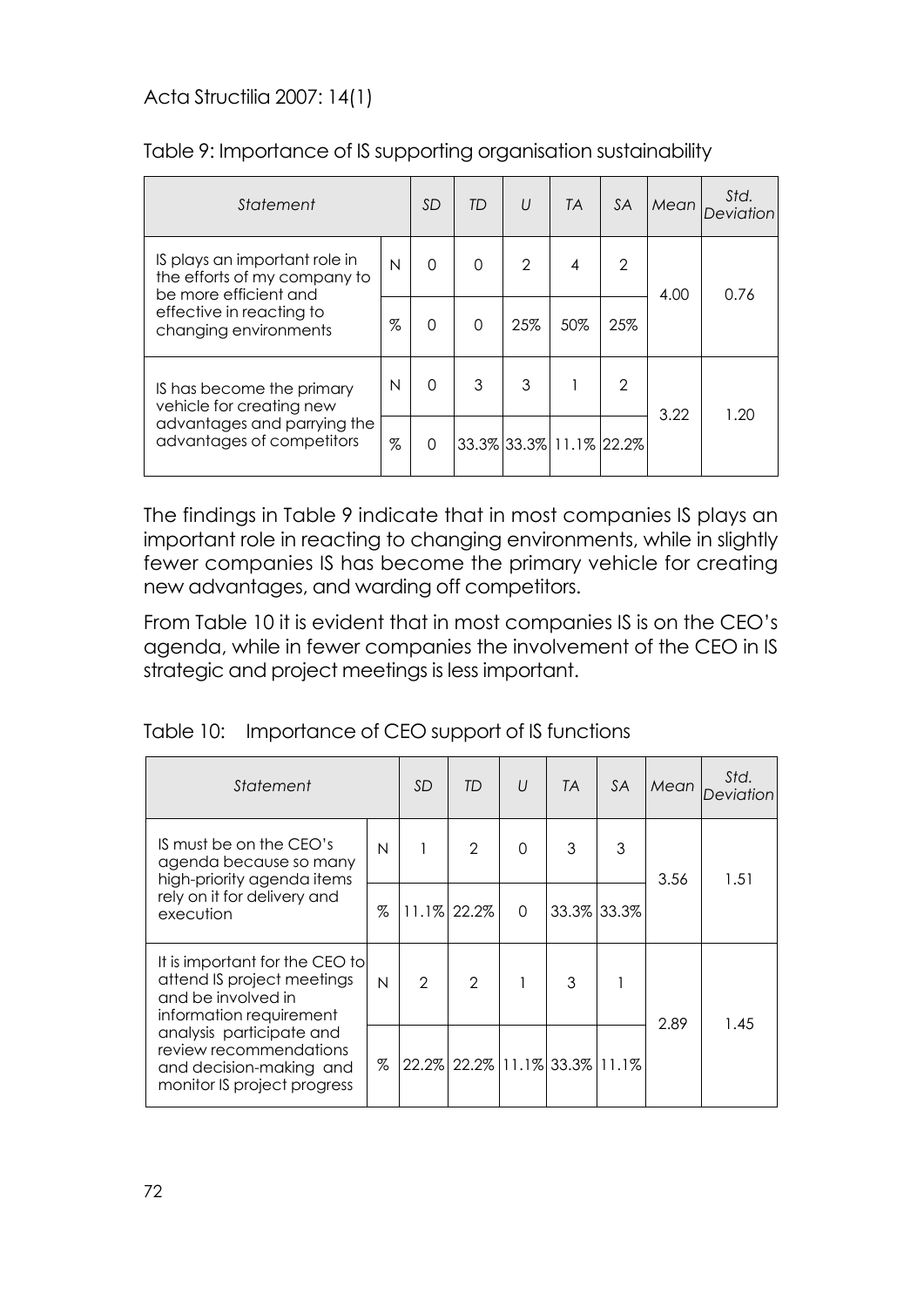| Statement                                                                                                                                                                           |      | <b>SD</b>      | TD             | $\iota$  | <b>TA</b>               | <b>SA</b>      | Mean | Std.<br>Deviation |
|-------------------------------------------------------------------------------------------------------------------------------------------------------------------------------------|------|----------------|----------------|----------|-------------------------|----------------|------|-------------------|
| The CIO reports directly to<br>me and is a member of my                                                                                                                             |      | $\mathfrak{D}$ | 3              | $\Omega$ | $\Omega$                | 3              | 3.88 | 1.25              |
| executive management<br>committee.                                                                                                                                                  | $\%$ | 25             | 37.5%          | $\Omega$ | $\Omega$                | 37.5%          |      |                   |
| The CIO has adequate<br>knowledge business and IS<br>skills for to be able to be<br>responsible for IS governance                                                                   | $\%$ | $\Omega$       | $\overline{2}$ | $\Omega$ | $\overline{2}$          | $\overline{2}$ | 3.67 | 1.37              |
|                                                                                                                                                                                     | N    | $\Omega$       | 33.3%          | $\Omega$ | 33.3%                   | 33.3%          |      |                   |
| Responsibility for IS<br>performance is the task of a<br>designated person such as a<br>CIO                                                                                         | N    | $\Omega$       | 3              | $\Omega$ | $\overline{\mathbf{A}}$ | 1              | 3.38 | 1.19              |
|                                                                                                                                                                                     | $\%$ | $\Omega$       | 33.3%          |          | 44.4%                   | 11.1%          |      |                   |
| The CIO always (or when<br>necessary) attends major<br>strategy formulation meetings                                                                                                | $\%$ | $\Omega$       | $\overline{2}$ | $\Omega$ | 4                       | $\Omega$       | 3.33 | 1.03              |
|                                                                                                                                                                                     | N    | $\Omega$       | 33.3%          | $\Omega$ | 66.7%                   | $\Omega$       |      |                   |
| I (CEO) articulate a clear<br>mission for the CIO including<br>specific responsibilities for IS/IT<br>that go above and beyond<br>management of the head<br>office IS/IT department | N    | $\Omega$       | 3              | $\Omega$ | $\overline{2}$          | 1              | 3.17 | 1.33              |
|                                                                                                                                                                                     | $\%$ | $\Omega$       | 50%            |          | 33.3%                   | 16.7%          |      |                   |
|                                                                                                                                                                                     | $\%$ | 50%            | 50%            | $\Omega$ | $\Omega$                | $\Omega$       |      |                   |

Table 11: Importance of CEO/CIO relationship in the organisation

Table 11 suggests that in most companies the CIO reports directly to the CEO, and is a member of the executive management committee. However, in slightly fewer companies their CIOs had the skills to manage IS themselves. In fewer companies designated persons took responsibility for IS, and in some companies CIOs participated in strategic meetings. Furthermore, in even fewer companies the articulation by the CEO of a clear mission for IS to the CIO is even less important.

The results in Table 12 indicate that to most CEOs it is important for the executive management to use IS output for objective verification and discussion, and for making decisions concerning strategy formulation or performance evaluation. In some companies all employees had an accurate understanding of the importance of IS output to executive management.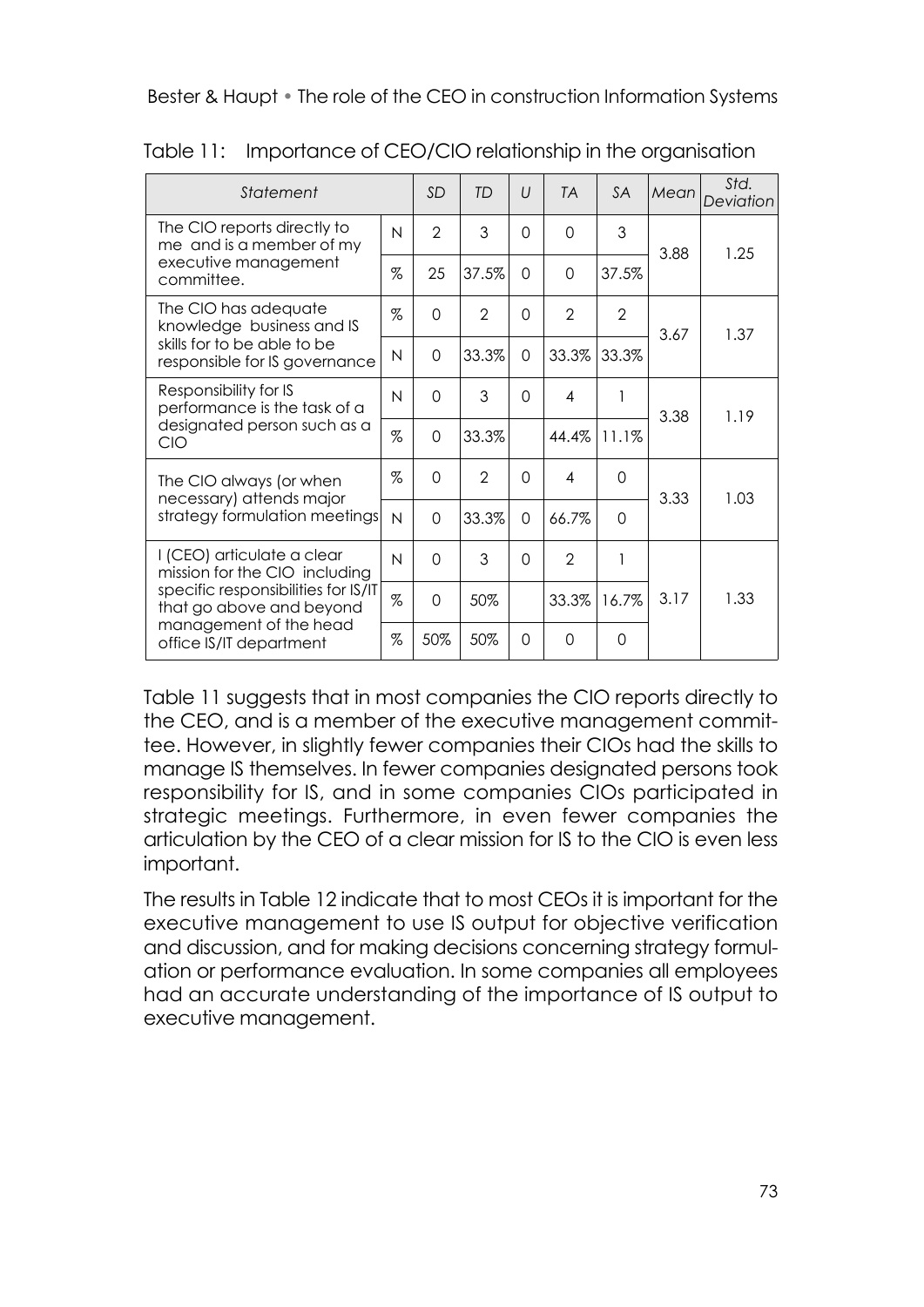| Statement                                                                                                                                                                                |      | SD | TD            | $\iota$                       | <b>TA</b>     | <b>SA</b>      |      | Std.<br>Mean Deviation |
|------------------------------------------------------------------------------------------------------------------------------------------------------------------------------------------|------|----|---------------|-------------------------------|---------------|----------------|------|------------------------|
| Executive management<br>uses IS output for objective<br>verification and discussion.<br>For example to make<br>decisions concerning<br>strategy formulation or<br>performance evaluation | N    |    |               | 3                             | $\mathcal{P}$ | $\overline{2}$ | 3.33 | 1.32                   |
|                                                                                                                                                                                          | $\%$ |    |               | 11.1% 11.1% 33.3% 22.2% 22.2% |               |                |      |                        |
| Employees [staff] at all<br>levels of my organisation<br>have an accurate<br>understanding of the IS<br>output that my executive<br>team uses/requires                                   | N    |    | $\mathcal{P}$ | $\mathcal{P}$                 | 4             | $\cap$         | 3.00 | 1.12                   |

#### Table 12: The importance of IS output for strategic management

### **6. Conclusion**

The study found that the participating companies had been in existence for lengthy periods and had experienced CEOs. Authority was typically vested in their CEOs and executive management. The executive teams of construction firms participated in the structuring of their companies, making changes to the organisational structure as they deemed necessary. Furthermore, CEOs either made strategic decisions by themselves or together with other members of their executive team. The study suggests that most construction companies had flat management structures and centralised authority and control in the form of the CEO. Most companies had structures based on a matrix form, which has dual benefits of the levels of technical expertise created by functional structure, and flexibility and teamwork. The matrix structure is also suitable for construction companies which carry out many projects concurrently, all of which need technical expertise and special managerial attention.

Further, evidence of hybrid structures was detected. These findings correlate with those of Anumba *et al*. (2002) who determined in their study that the most common organisational type was the matrix structure, with the dual benefits of high levels of technical expertise created by the functional structure, flexibility and team work. The predominating forms of IS structure in the surveyed companies were centralised and centrally coordinated IS structures. These findings are supported by the findings of several other studies by Karake (1994); Brown & Magill (1994), Duncan (1997), Burke (2004), Douglas (1999), Hitt *et al*. (2001), McMillan (2002), Lucey (2005), Tan (1994), Galbraith (1977), Mintzberg (1979), Dibrell (2002), Ulrich (2004) and Peppard & Ward, (1999).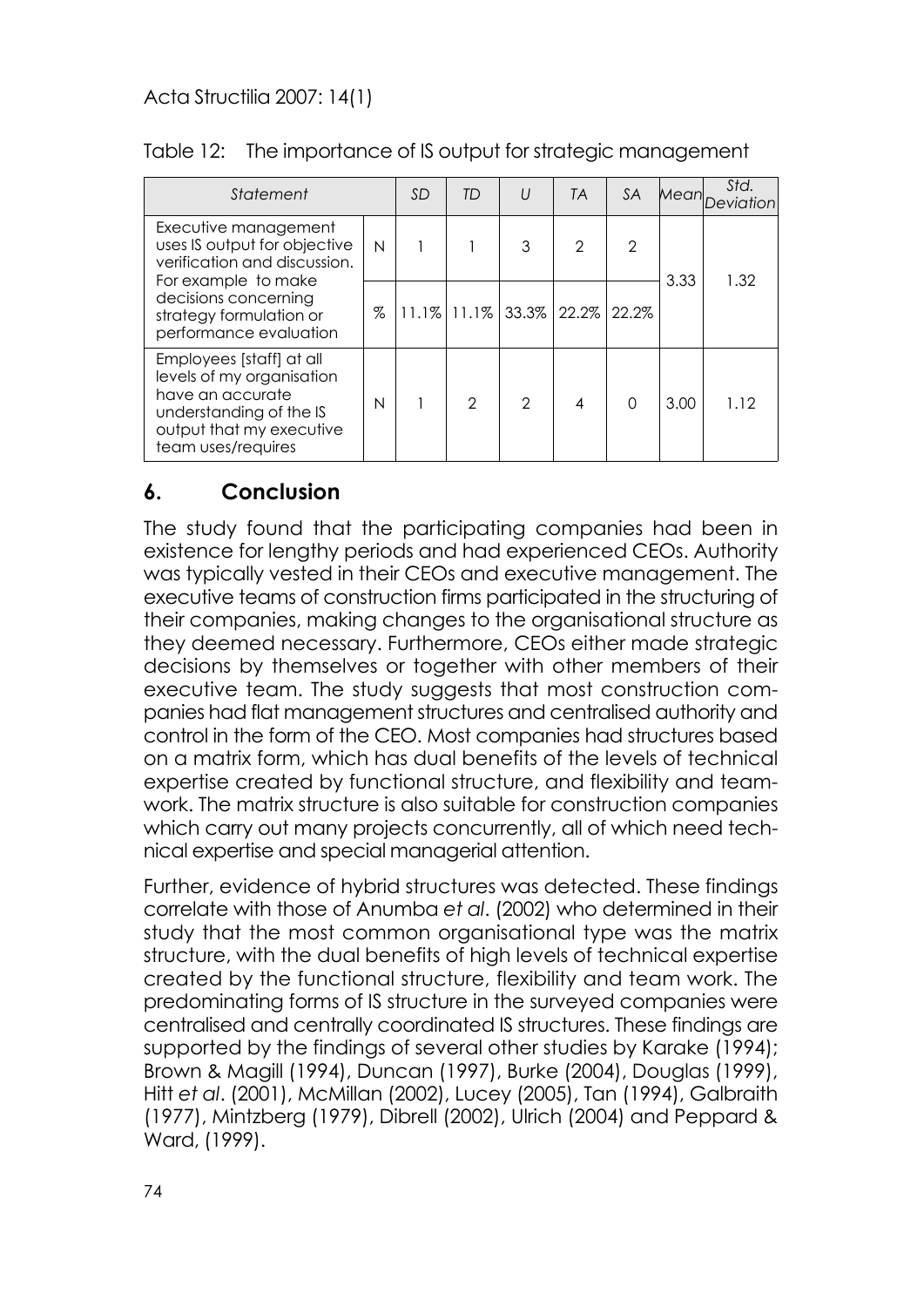Evidently, most companies consider IS investment to be a strategic asset, and have formal IS strategies in place. Furthermore, most CEOs reported that IS supported all managerial levels of their organisations. They also considered IS to be a tool for lowering construction costs. The findings suggest that in most companies IS assists them to react and adapt to changing environments while also providing them with competitive advantages. Most CEOs surveyed regarded IS as an important agenda item. Consequently, they remained involved in the IS strategy and project meetings. The study suggests that CEOs influence the performance of IS by their involvement in strategic aspects of IS governance. These findings are supported by the findings of other studies by Callahan *et al*. (1999), Ndebe-Amandi (2004), Carr (2003), Yasin & Quigley (1994), Ramakrishna (2002), Buuron (2000), Chan (2000), Daniels (1998), Remenyi (1999), Suwardy *et al*. (2003), Ragunathan *et al*. (2002), McMillan (2002), Halachimi (1994), McClearly *et al*. (1995), Earl & Feeney (2000), Johnson *et al*. (2003) and Palanisamy (2005).

There is evidence from this study that most CIOs report directly to the CEO while taking full responsibility for IS management and governance. Further, most CIOs had adequate knowledge, business and IS skills to perform their governance functions. CEOs typically articulated a clear mission for their CIOs with specific responsibilities. Most CIOs were required to attend major strategy formulation meetings. These findings correlate favorably with studies by Earl *et al*.(2000), Delisi *et al*.(1998), Ragunathan *et al*.(2002), Gottchalk (2000), Yodakawa (2000), Bai & Lee (2003), MITI (1999), Jenks & Dooley (2000), Feeney & Ross (1999), Evans & Hoole (2005).

IS was found to be important in the generation of reports, which were, in turn, important for strategic decision-making. There was consideration for and appreciation of the kind of information required to support and inform different strategic objectives. Most CEOs reported that their IS gathered and processed data accurately and without redundancy.

However, despite the study findings, the reality is that in practice IS in the construction sector performs poorly. Similar sentiments have been expressed in the literature. One of the main reasons for IS poor performance in the organisation has been found to be the lack of executive support for IS (ITCortex, 2005). Arguably, the lack of executive support for IS typically results from: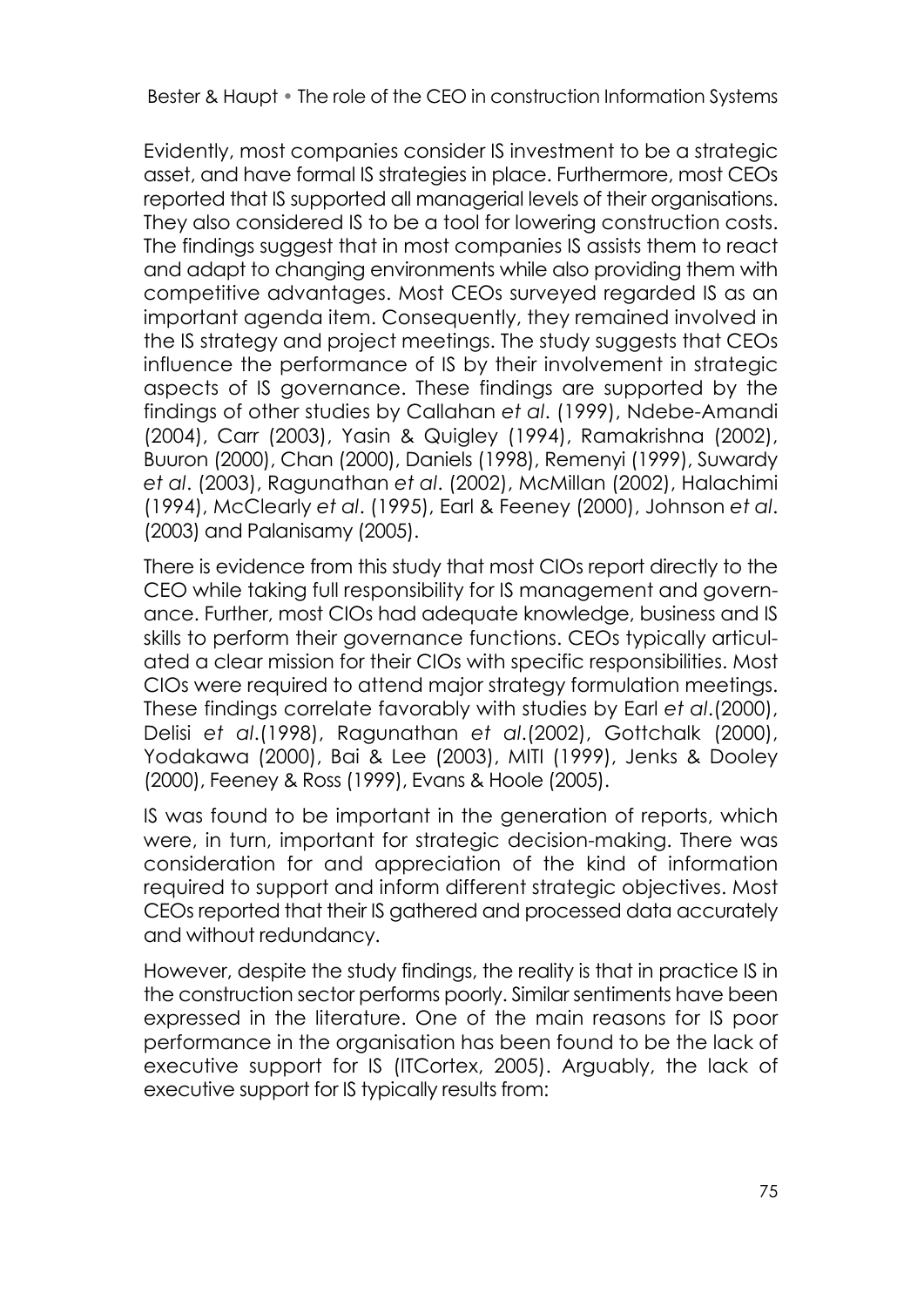- Resistance from executive management;
- Organisational structure for IS;
- Lack of IS awareness;
- Tight profit margins that inhibit IS investment;
- Lack of IS fusion in the company relative to the alianment of business practice and performance to the overall IS strategy; and
- A general belief that the industry is doing well without IS.

This problem has been identified by researchers and practitioners as not only a local, but also a world-wide phenomenon. Betts (1999) found that despite the intensive use of IS in construction companies, very few, if any, had a strategic plan in place for IS in their organisations.

#### **References**

Anumba, C.J., Baugh,C. & Khalfan,M.M.A. 2002. Organisational Structures to Support Concurrent Engineering in Construction. *Industrial Management & Data Systems*, 102(5), p. 260 — 270.

Bai, R. & Lee, G. 2003. Organizational Factors Influencing the Quality of the IS/IT Strategic Planning Process. *Industrial Management and Data Systems*, 10(8), p. 622-632.

Bennis, W. & O'Toole, J. 2000. Don't Hire the Wrong CEO. *Harvard Business Review*, 78(3), p. 170-177, May-June.

Betts, M. 1999. *Strategic Management of IT in Construction*. UK: Blackwell Science.

Brown, C.V. & Magill, S.L. 1994. Alignment of the IT Function with the Enterprise: Towards a Model of Antecedents. *Management Information Systems Quarterly*, 18(4), p. 371-403.

Brown, C.V. & Magill, S.L. 1994. Alignment of the IT Function with the Enterprise: Towards a Model of Antecedents. *Management Information Systems Quarterly*, 18(4), p. 371-403.

Burke. M.E. 2004. Relations between organisational design and information processing systems: a passionate affair or stormy interlude? Proceedings of the *13th European Conference on Information Systems*, The European IS Profession in the Global Networking Environment, ECIS 2004, Turku, Finland, June 14-16, 2004.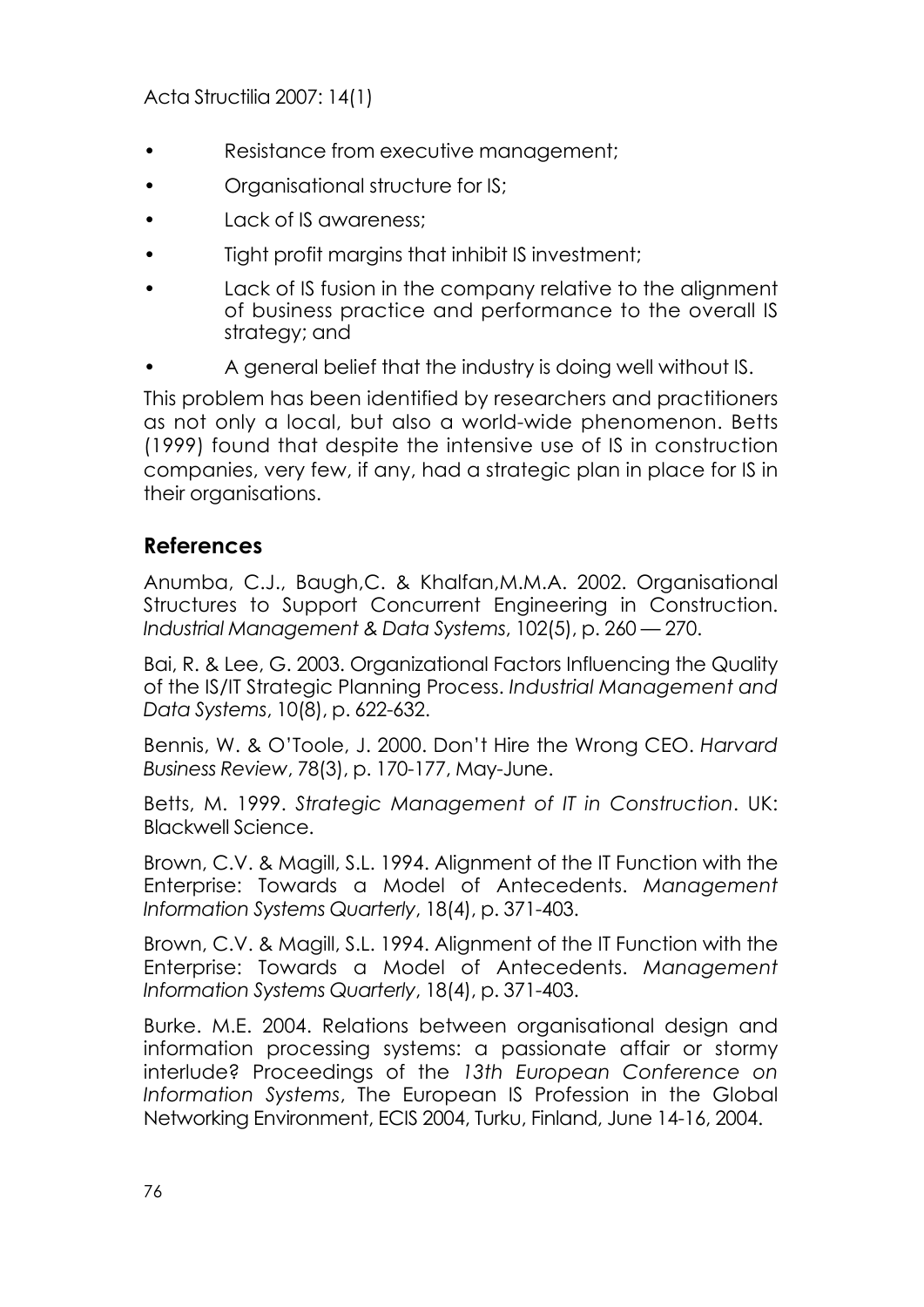Buuron, M.A. 2002. *The CEO in the Information Age: How to achieve Business Excellence trough IT*. Inaugural speech in acceptance of the Professorship at the Universiteit Nyenrode. [Online]. Available from: <http://www.nyenrode.nl/download/lectures/buuron.pdf>

Callahan, C.V. & Nemec, J. 1999. *The CEOs Information Challenge: Creating True Value*. [Online]. Available at <www.strategybusiness.com/press/16635507/10234>.

Carr, N.G. 2003. *IT Doesn't Matter*. Harvard Business School Publishing Corporation. Product Number 3558

Chan, S.L. 2000. Information technology in business processes. *Business Process Management Journal*, 6(3). p. 224-237.

CIDB. 2004. *SA Construction Industry STATUS REPORT: Synthesis Review on the South African Construction Industry and its Development*. Discussion Document.

Clark, M., Atkin, B.L., Betts, M.P. & Smith, D.A. 1999. Benchmarking the Use of IT to Support Supplier Management in Construction. *ITCon* Vol. 4, pp. 1 -16. [Online]. Available from: <http://www.itcon.org/1999/1/>

CSIR. 2002. *IT key to competitiveness in construction industry*. [Online]. Available from <http://www.csir.co.za/plsql/ptl0002/PTL0002\_PGE 038\_ARTICLE?ARTICLE\_NO=4300133>.

Daniels, S. 1998. The strategic use of information systems. *Work Study*.  $47(5)$ , p.  $167 - 171$ .

DeLisi, P.S., Danielson, R.L. & Posner, B.Z. 1998. A CEOs — Eye View of the IT Function. *Business Horizons*, 41(1), p. 65-74.

Dibrell, C.C. & Miller, T.R. 2002. Organization Design: The Continuing Influences of Information Systems. *Management Decision*, 40(6), p. 620-627.

Dibrell, C.C. & Miller, T.R. 2002. Organization Design: The Continuing Influences of Information Systems. *Management Decision*, 40(6), p. 620-627.

Doll,W. J. 1985. Avenues for Top Management Involvement in Successful MIS Development. *MIS Quarterly*, 9(1), p. 17-35 doi:10.2307/249271

Douglas, C. 1999. Organization Redesign: the Current state and Projected Trends. *Management Decision*, 37(8), p. 621-627.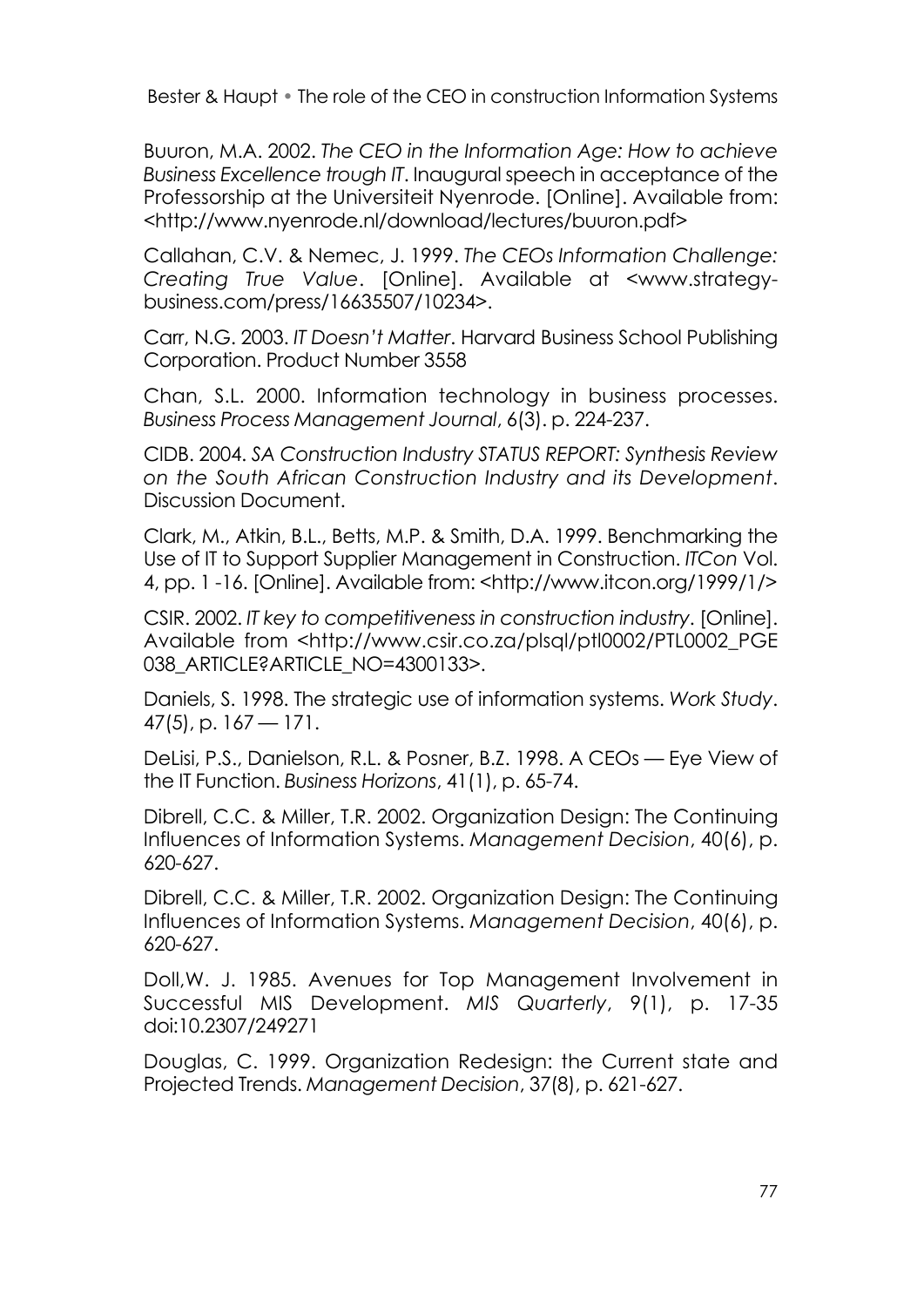Duncan, R. 1997. What Is the Right Organization Structure? *Organizational Dynamics*. Winter. AMACON, a Division of America Management Association.

Earl, M. & Feeny,D. 2000. Opinion How To Be a CEO for the Information Age. *Sloan Management Review*, 41(4), p. 11-23, Winter.

Evans, N. & Hoole, C. 2004. Promoting Business/IT fusion: an OD Perspective. *Leadership and Organisational Development Journal* 26(4), p. 310-325.

Frazer, L. & Lawley, M. 2000. *Questionnaire Design and Administration*. Wiley Publishers.

Galbraith, J.R. 1977. *Organization Design*. Addison-Wesley publishing Company.

Gottschalk, P. & Taylor, N.J. 2000. Strategic Management of IS/IT Functions: The role of the CIO. Proceedings of the 33rd *Hawaii International Conference on Systems Design -2000*.

Halachmi, A. & Bouckaert, G. 1994. Performance Measurement, Organizational Technology, and Organizational Design. *Work Study*, 43(3), p.19-25.

Hitt, M.A., Ireland, R.D. & Hoskisson, R.E. 2001. *Strategic Management: Competitiveness and Globalization (Concepts and Cases)*. 4th ed, South-Western College Publications, a Division of Thomson Learning.

Hussey, J. & Hussey, R. 1997. Business research: *A Practical Guide for Undergraudate and Pos graduate Students*. Boston, Irwin: Macmillian Press Ltd.

IT Cortex. 2005. *Failure Rate: Statistics over IT projects failure rate*. [Online]. Available from: <http://itcortex.com/Stat\_Failure\_Rate .htm>.

Jenks, J. & Dooley, R. 2000. The strategic role of IT executives: An Empirical Examination of CIO strategic Involvement and IT Usage in the Fortune 500. Presented at the *60th Academy of Management Meeting*,Toronto, Canada.

Johnson, A.M., Lederer, A.L. 2003. Two Predictors of CEO/CIO Convergence. *SIGMIS CONFERENCE 2003*, ACM 1-58113-666- 8/03/004

Karake, Z.A. 1992. An Emperical Investigation of Information Technology Structure, Control and Corporate Governance. *Journal of Strategic Information Systems*. 5(1), p. 258-65.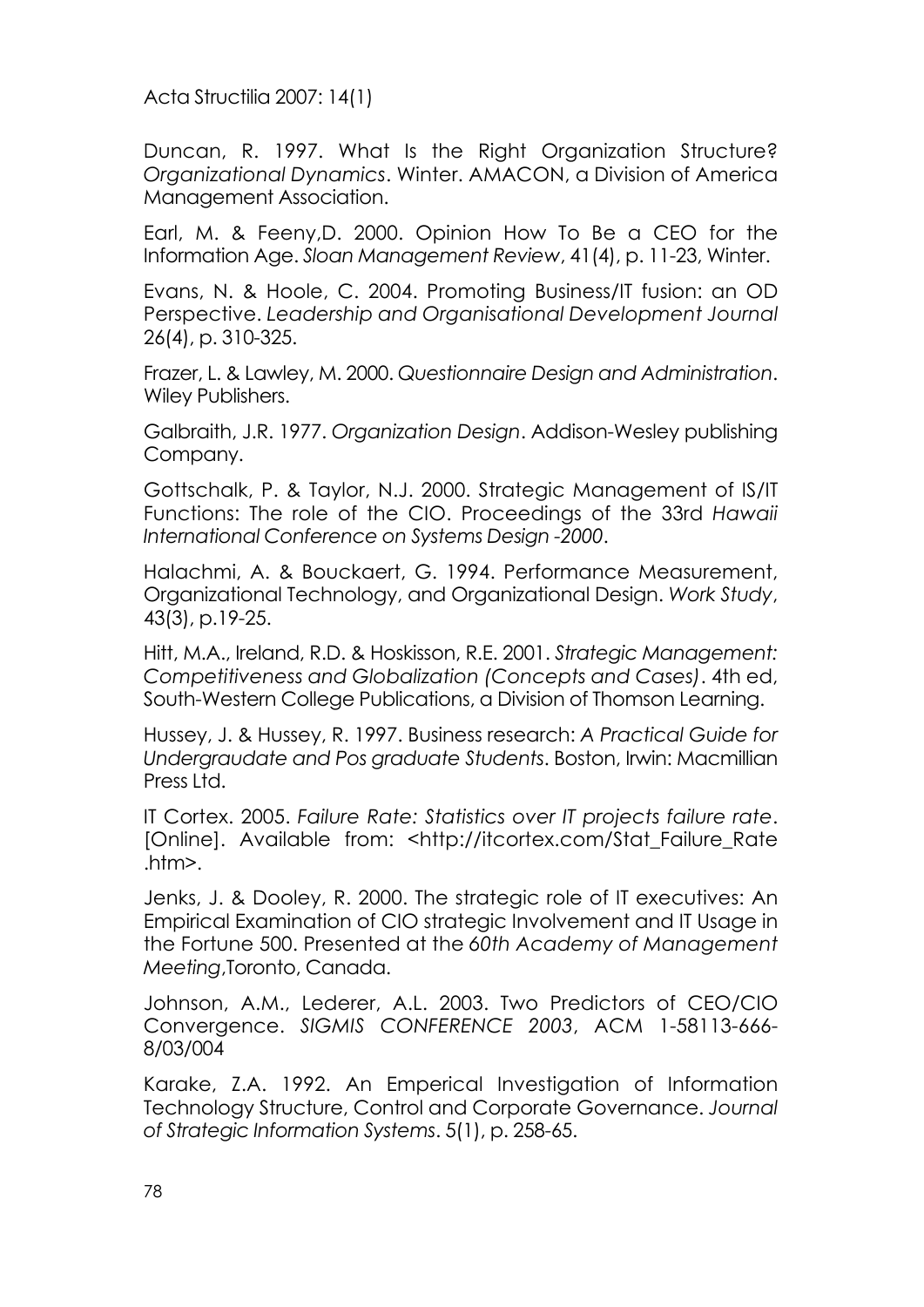Lucey, T. 2005. *Management Information Systems*, 9th ed, Thomson Learning.

McClearly, K., Asubonteng, P. & Munchus,G. 1995. The effects of advance Information Technology on Organizational Design. *Health Manpower management*, 21(2), p. 20-23.

McMillan, E. 2002. *Considering Organisation Structure and design from a Complexity Paradigm Perspective*. [Online] Available from: <wwww.ifm.eng.cam.ac.uk/mcn/pdf\_files/part5\_5.pdf>.

Mintzberg, H. 1979. *Structuring of Organizations*. Englewood Cliffs, NJ: Prentice-Hall.

MITI. 1999. *Corporate Approaches to IT Governance. Japan Ministry of International Trade and Industry*. [Online]. Available from: <www.jipdec.jp/chosa/gavanance9903/MITIBE/MITIbe.pdf>

Moody, D. & Walsh, P. 1999. Measuring the Value of Information: An Asset Valuation Approach. *Europen Conference on Information Systems (ECIS)*.

Ndede-Amadi, A.A. 2004. What Strategic Alignment, Process Redesign, Enterprise Resource Planning, and E-Commerce have in common: Enterprise-wide computing. *Business Process Management Journal*. 10(2), p. 184-199.

Palanisamy, R. 2005. Strategic information systems planning model for building flexibility and success. *Industrial & Data Systems*, 105(1), p. 63- 81.

Peppard, J. & Ward, J. 1999. Mind the Gap: Diagnosing the Relationship between the IT organisation and the rest of the Business. *Journal of Strategic Information Systems*. Vol. 8, p. 26-60.

Ragu-Nathan, B., Ragu-Nathan, T.S., Tu, Q. & Shi. Z. 2002. A Path analytical Study of the Effect of Top Management support of IS. *Decision Sciences Institute Annual Meetings Proceedings*.

Ramakrishna, H.V. & Lin. X. 2002. Perception of the role of information technology function in organizations: Toward the development of a Measure. *ACM SIGCPR Computer Personnel*, 20(4), p. 39 — 54.

Remenyi, D. & Sherwood-Smith, M. 1999. Maximize Information Systems value by Continuous Participative Evaluation. *Logistics Information Management*, 12i(1⁄2), p. 14-31.

Rono, R. & Arif, A. 2004. The Role of ICT in Construction-Related Firms. School of Construction Economics and Management, University of